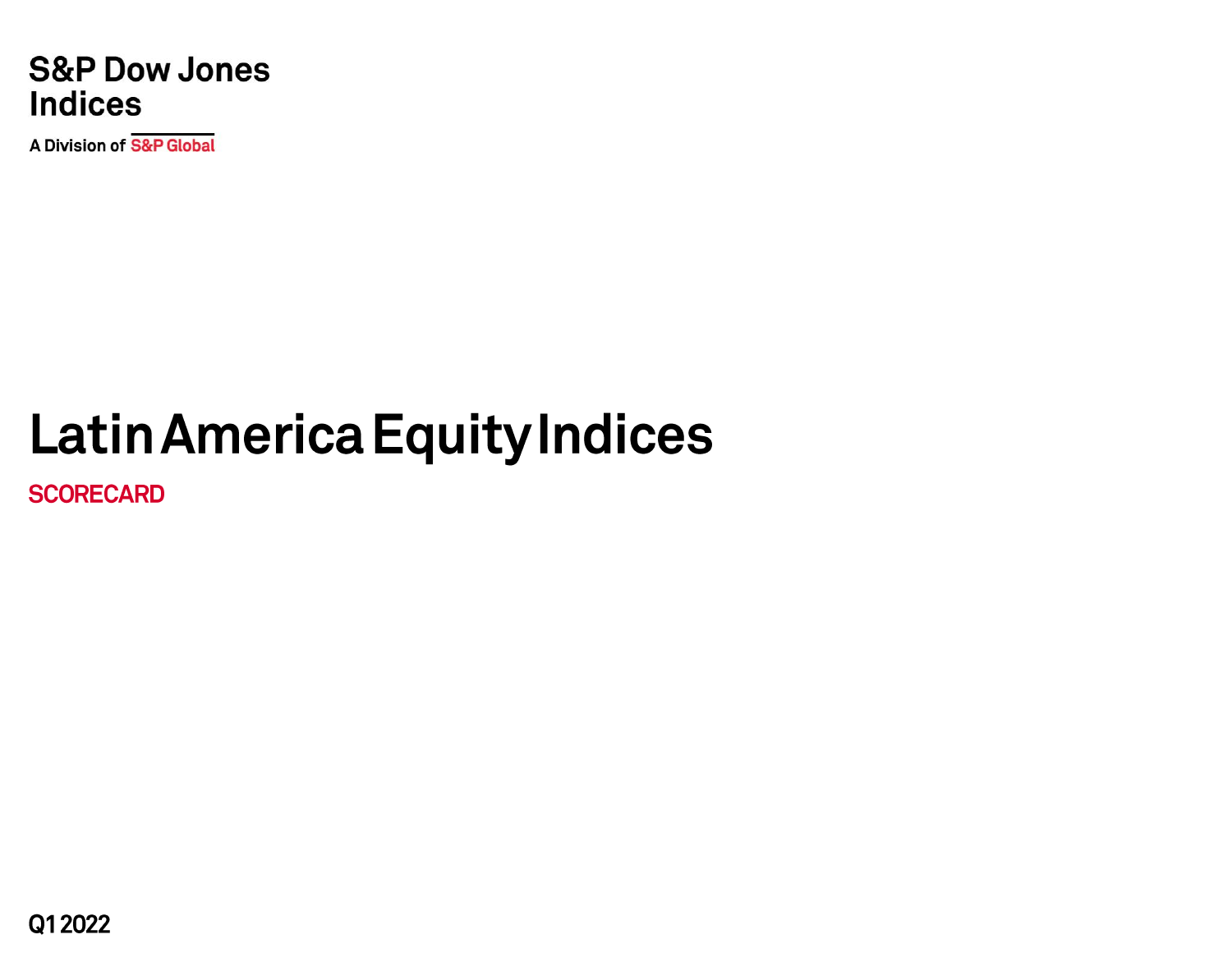| Commentary                                            | 3         |
|-------------------------------------------------------|-----------|
| Latin America                                         | 4         |
| Mercado Integrado Latinoamericano (MILA)              | 4         |
| <b>S&amp;P Latin America BMI Sectors</b>              | 5         |
| <b>S&amp;P MILA Sectors</b>                           | $5-6$     |
| Top and Bottom Performers, S&P Latin America 40       | $7 - 8$   |
| Top and Bottom Performers, S&P MILA Pacific Alliance  | 7-8       |
| Argentina                                             | 9         |
| <b>Brazil</b>                                         | 10        |
| Chile                                                 | $11 - 12$ |
| Colombia                                              | 13        |
| <b>Mexico</b>                                         | 14-18     |
| Peru                                                  | 19        |
| Top and Bottom Performers, S&P BVL Peru General Index | 20        |
| <b>Performance Disclosure</b>                         | 21        |
| <b>General Disclaimer</b>                             | 22        |

| Contact Us:             |
|-------------------------|
| A. Silvia Kitchener     |
| Director                |
| skitchener@spglobal.com |

### **A. Silvia Kitchener Michael Orzano, CFA [index\\_services@spglobal.com](mailto:index_services@spglobal.com) [spglobal.com/spdji](http://spglobal.com/spdji/en?utm_source=pdf_research)**

| Director                | Senior Director             | New York | +1.212.438.7354  | Beijing   | +86.10.6569.2770 |
|-------------------------|-----------------------------|----------|------------------|-----------|------------------|
| skitchener@spglobal.com | michael.orzano@spglobal.com | London   | +44.20.7176.8888 | Dubai     | +971.4.371.7131  |
|                         |                             | Tokyo    | +81.3.4550.8564  | Hong Kong | +85.2.2532.8000  |
|                         |                             | Mumbai   | +91.22.2272.5312 | Sydney    | +61.2.9255.9802  |
|                         |                             | Brazil   | +52.55.1037.5290 | Mexico    | +52.55.1037.5290 |
|                         |                             |          |                  |           |                  |

| eijing   | +86.10.6569.2770 |
|----------|------------------|
| ubai     | +971 4 371 7131  |
| ong Kong | +85.2.2532.8000  |
| ydney    | +61.2.9255.9802  |
| exico    | +52.55.1037.5290 |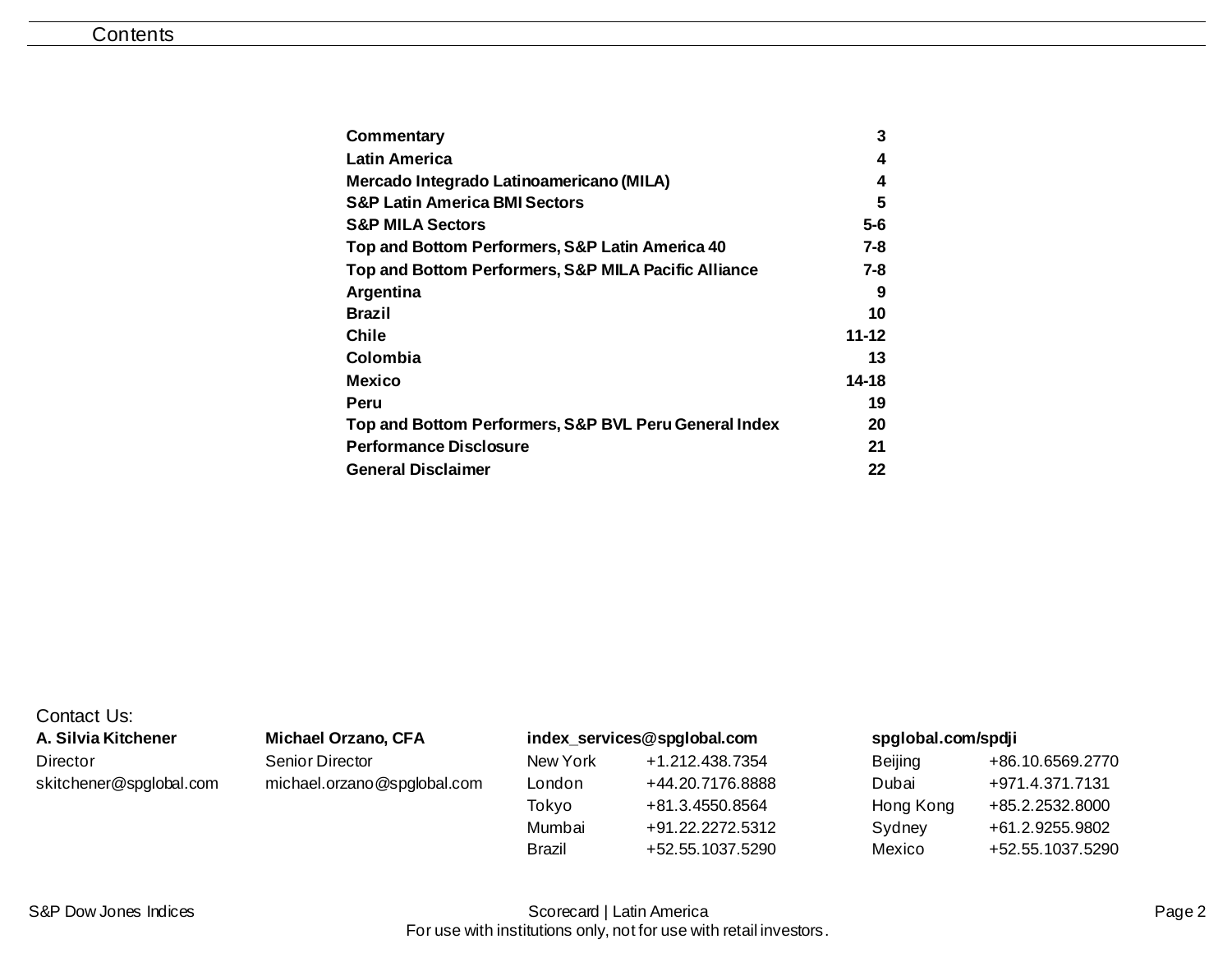### <span id="page-2-0"></span>S&P Latin America Equity Indices Commentary: Q1 2022

The Latin American pendulum has swung back from negative to positive returns in the past three months. The S&P Latin America 40 ended the quarter up 29.5%, its best Q1 performance since 1991. This is in stark contrast to other global equity markets, which ended in the red, with the S&P 500® losing 4.6%, the S&P Europe 350<sup>®</sup> down 7.3% and the S&P Emerging BMI down 6.5%.

Two years into the COVID-19 pandemic, most of the world seems to be turning the corner, despite different variants continuing to appear. However, the uncertainty of the ups and downs of the virus is still leaving many countries in a scrambled state. Added to this, the Russia-Ukraine conflict has caused major geopolitical and macroeconomic shocks—most notably by triggering a sharp rise in commodity prices, which has broadly supported the Latin American region's markets and eco nomic activity. However, these benefits may ultimately be offset by some economic and political risks, such as rising inflation, ongoing supply chain disruptions and newly elected governments coming into play.

Despite the existing political, economic and social environment, the markets greatly rebounded in Q1. So much so that on March 31, 2022, the flagship indices for Mexico and Peru both reached their all-time highs. The S&P/BMV IRT, which was launched on Oct. 30, 1978, with a base value of 0.7816, ended March 2022 at a record high of 83,810.9. The S&P/BVL Peru General Index, which was launched on Jan. 31, 1992, at a base level of 108.55, closed March at an all-time high level of 24,915.50. All the other Latin American markets' main indices also ended with positive returns. Latin American country headline indices had strong returns, which contrasted with the negative returns across other major global regions.

Which sectors were the biggest contributors to the regional performance? Based on the S&P Latin America BMI sectors, only Information Technology did poorly, losing 5.2% in Q1; all others had strong positive returns. Financials (35.0%) and Materials (32.5%) were the largest sectors by weight in the S&P Latin America BMI, and in Q1, they made the largest contribution to the total return of the broad regional index.

If we dig a little deeper, we can see that Latin American equity market gains were widespread. The S&P Latin America BMI gained 25.3% in Q1, with the index's top 10 constituents representing approximately 13.3% of the total return. Brazil's Vale S.A. (up 42.6% in Q1) was the largest contributor to returns, followed by Chile's SQM (up 69.7% in Q1). Brazilian financial companies like B3 S.A. (up 65.2% in Q1), Itau Unibanco (up 52.3% in Q1) and Itausa (up 41.0% in Q1) also had a big hand in th e pendulum's swing.

Despite geopolitical turmoil and market volatility throughout the world, Latin American equities had a great start to the year. The prospects of the region will be dependent on the development of the Russia-Ukraine conflict and on the economic and social policies each government implements throughout the year.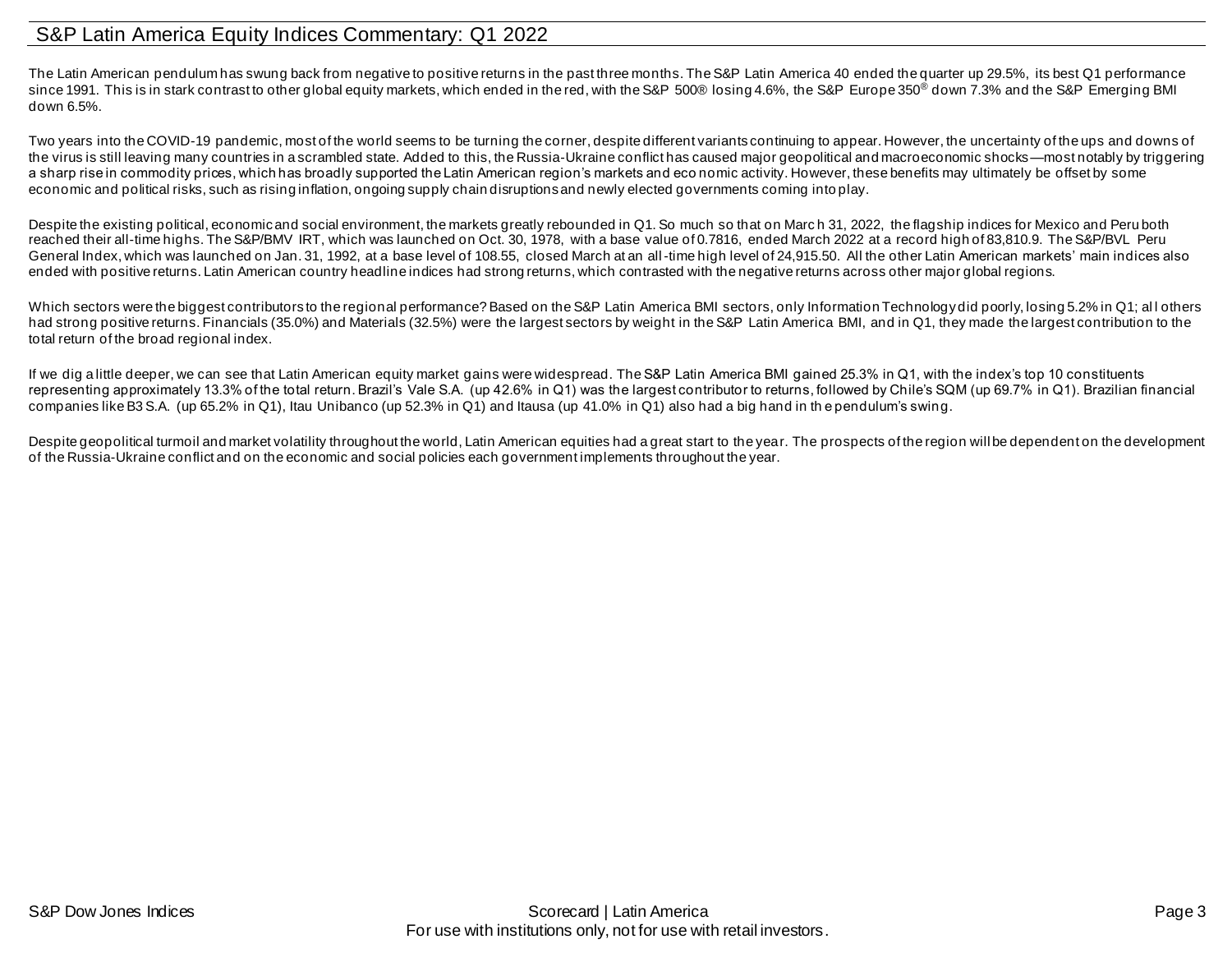<span id="page-3-1"></span><span id="page-3-0"></span>

| S&P Latin America Equity Indices                    |            |       |            |                          |         |         |                |        |                        |                |                           |     | March 31, 2022 |      |
|-----------------------------------------------------|------------|-------|------------|--------------------------|---------|---------|----------------|--------|------------------------|----------------|---------------------------|-----|----------------|------|
|                                                     |            |       |            | <b>Index Performance</b> |         |         | <b>Std Dev</b> |        |                        |                | <b>Index Fundamentals</b> |     |                |      |
| <b>Index Name</b>                                   | Currency   | Count | <b>QTD</b> | $1-Yr$                   | $3-Yr$  | $5-Yr$  | $3-Yr$         | $5-Yr$ | P/E<br><b>Trailing</b> | P/E<br>Forward | Div<br>Yield              | P/B | P/S            | P/CF |
| <b>Global Indices</b>                               |            |       |            |                          |         |         |                |        |                        |                |                           |     |                |      |
| S&P 500                                             | <b>USD</b> | 505   | $-4.6%$    | 15.6%                    | 18.9%   | 16.0%   | 17.8%          | 15.8%  | 24.1                   | 19.6           | 1.4                       | 5.0 | 3.0            | 29.6 |
| S&P Europe 350                                      | <b>USD</b> | 362   | $-7.3%$    | 4.2%                     | 9.0%    | 7.6%    | 19.0%          | 16.5%  | 16.3                   | 13.7           | 3.0                       | 2.0 | 1.6            | 10.3 |
| S&P Topix 150                                       | <b>USD</b> | 150   | $-6.7%$    | $-5.2%$                  | 7.8%    | 7.1%    | 14.1%          | 13.3%  | 14.6                   | 14.7           | 2.2                       | 1.5 | 1.2            | 6.9  |
| S&P Global 1200                                     | <b>USD</b> | 1222  | $-4.7%$    | 10.0%                    | 15.2%   | 12.8%   | 17.0%          | 15.0%  | 19.5                   | 17.5           | 1.9                       | 3.1 | 2.3            | 14.6 |
| S&P Emerging BMI                                    | <b>USD</b> | 5144  | $-6.5%$    | $-7.9%$                  | 5.9%    | 6.7%    | 18.0%          | 16.3%  | 14.6                   | 12.9           | 2.4                       | 1.9 | 1.5            | 23.5 |
| <b>Latin America</b>                                |            |       |            |                          |         |         |                |        |                        |                |                           |     |                |      |
| S&P Latin America 40                                | <b>USD</b> | 41    | 29.5%      | 20.2%                    | 1.9%    | 3.4%    | 33.8%          | 29.8%  | 7.9                    | 8.3            | 5.1                       | 1.9 | 1.7            | 11.3 |
| S&P Latin America BMI                               | <b>USD</b> | 357   | 25.3%      | 17.0%                    | 2.5%    | 4.0%    | 33.0%          | 28.9%  | 9.1                    | 9.0            | 2.0                       | 1.8 | 1.3            | 11.9 |
| S&P Latin America Infrastructure                    | <b>USD</b> | 19    | 17.6%      | 18.3%                    | 1.0%    | $-0.8%$ | 34.3%          | 30.4%  | 20.3                   | 20.3           | 4.1                       | 1.1 | 0.7            | 3.6  |
| Pacific Alliance (Chile, Colombia, Mexico and Peru) |            |       |            |                          |         |         |                |        |                        |                |                           |     |                |      |
|                                                     | <b>USD</b> |       | 15.5%      | 19.1%                    | 5.4%    | 3.3%    | 26.0%          | 23.2%  |                        |                |                           |     |                |      |
|                                                     | <b>CLP</b> |       | 6.7%       | 30.1%                    | 10.6%   | 6.9%    | 22.5%          | 19.6%  |                        | 10.5           | 2.8                       | 1.7 |                | 10.0 |
| <b>S&amp;P MILA Pacific Alliance</b><br>Composite   | <b>COP</b> | 116   | 7.2%       | 22.7%                    | 11.5%   | 8.9%    | 16.9%          | 15.4%  | 13.0                   |                |                           |     | 1.4            |      |
|                                                     | <b>PEN</b> |       | 6.5%       | 17.0%                    | 9.1%    | 5.8%    | 25.0%          | 22.1%  |                        |                |                           |     |                |      |
|                                                     | <b>MXN</b> |       | 12.2%      | 15.9%                    | 6.2%    | 4.4%    | 17.1%          | 15.6%  |                        |                |                           |     |                |      |
|                                                     | <b>USD</b> |       | 19.8%      | 17.9%                    | 4.5%    | 3.5%    | 25.8%          | 23.1%  |                        |                |                           |     |                |      |
|                                                     | <b>CLP</b> |       | 10.6%      | 28.8%                    | 9.7%    | 7.2%    | 21.7%          | 18.9%  |                        |                |                           |     |                |      |
| <b>S&amp;P MILA Pacific Alliance</b><br>Select      | <b>COP</b> | 57    | 11.1%      | 21.5%                    | 10.5%   | 9.2%    | 16.4%          | 15.1%  | 13.1                   | 11.2           | 2.8                       | 1.8 | 1.5            | 11.9 |
|                                                     | <b>PEN</b> |       | 10.4%      | 15.9%                    | 8.1%    | 6.1%    | 24.6%          | 21.8%  |                        |                |                           |     |                |      |
|                                                     | <b>MXN</b> |       | 16.3%      | 14.8%                    | 5.3%    | 4.7%    | 17.6%          | 16.2%  |                        |                |                           |     |                |      |
|                                                     | <b>USD</b> |       | 28.9%      | 8.5%                     | $-1.9%$ | 1.9%    | 28.5%          | 24.8%  |                        |                |                           |     |                |      |
|                                                     | <b>CLP</b> |       | 19.0%      | 18.5%                    | 3.0%    | 5.5%    | 21.9%          | 18.2%  |                        |                |                           |     |                |      |
| S&P MILA Andean 40 Index                            | <b>COP</b> | 40    | 19.6%      | 11.8%                    | 3.8%    | 7.5%    | 18.4%          | 16.4%  | 12.2                   | 8.8            | 4.6                       | 1.5 | 1.4            | 28.0 |
|                                                     | <b>PEN</b> |       | 18.7%      | 6.6%                     | 1.5%    | 4.4%    | 26.1%          | 22.9%  |                        |                |                           |     |                |      |

Source: S&P Dow Jones Indices LLC. Index performance primarily based on total return. Data as of March 31, 2022. Past performance is no guarantee of future results. Table is provided for illustrative purposes and reflects hypothetical historical performance. See the Performance Disclosure at the end of this document for more information regarding the inherent limitations a ssociated with back-tested performance.

"Std Dev" stands for Standard Deviation. "P/E" stands for price-to-earnings ratio. "P/B" stands for price-to-book ratio. "P/S" stands for price-to-sales ratio. "P/CF" stands for price-to-cash-flow ratio. "NM" stands for not meaningful.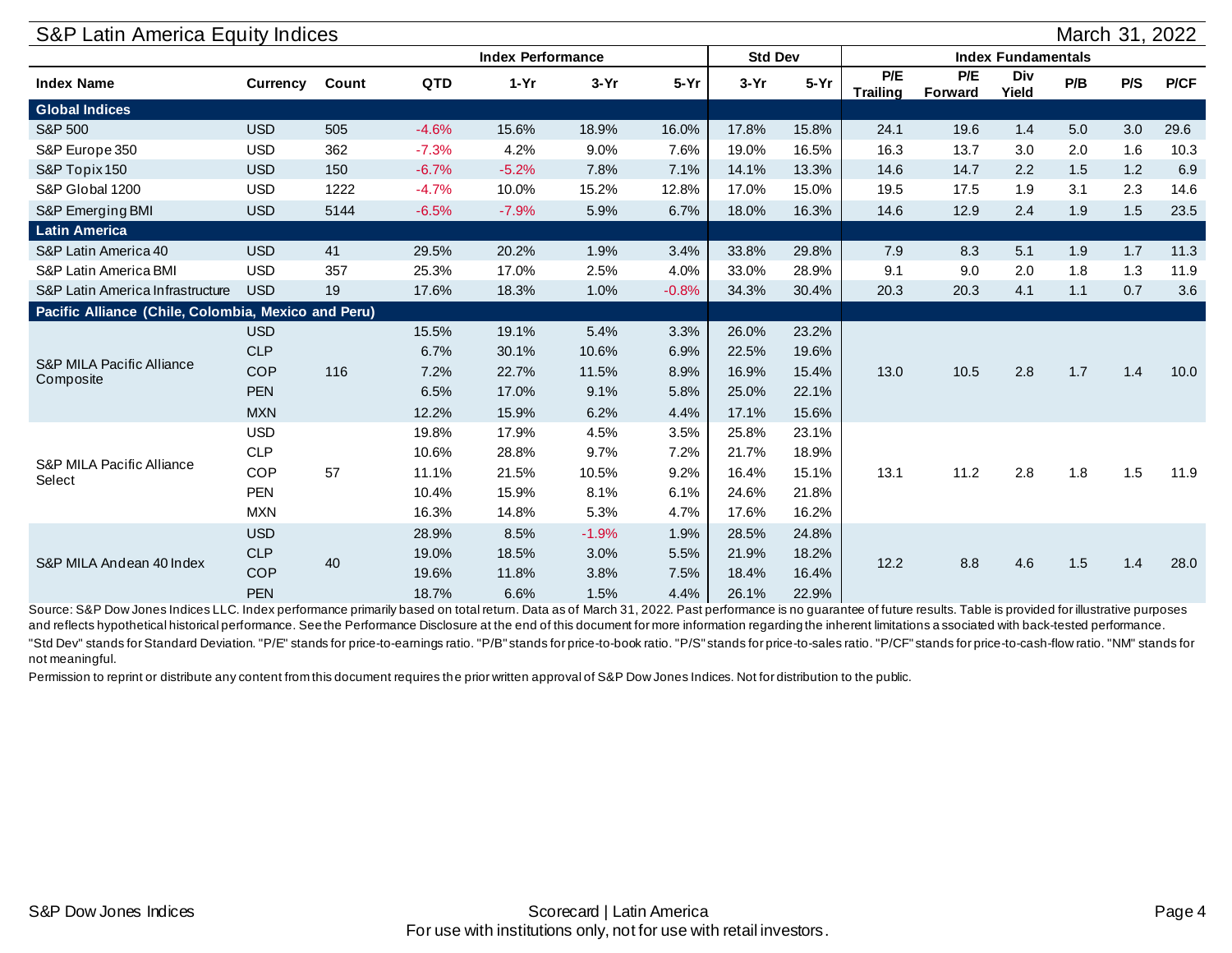<span id="page-4-1"></span><span id="page-4-0"></span>

| S&P Latin America Equity Indices                       |                 |                |            |                          |          |                          |                |        |                        |                |                           |     | March 31, 2022 |             |
|--------------------------------------------------------|-----------------|----------------|------------|--------------------------|----------|--------------------------|----------------|--------|------------------------|----------------|---------------------------|-----|----------------|-------------|
|                                                        |                 |                |            | <b>Index Performance</b> |          |                          | <b>Std Dev</b> |        |                        |                | <b>Index Fundamentals</b> |     |                |             |
| <b>Index Name</b>                                      | <b>Currency</b> | Count          | <b>QTD</b> | $1-Yr$                   | $3-Yr$   | $5-Yr$                   | $3-Yr$         | $5-Yr$ | P/E<br><b>Trailing</b> | P/E<br>Forward | Div<br>Yield              | P/B | P/S            | <b>P/CF</b> |
| <b>S&amp;P Latin America BMI Sectors</b>               |                 |                |            |                          |          |                          |                |        |                        |                |                           |     |                |             |
| Consumer Discretionary                                 | <b>USD</b>      | 56             | 18.8%      | $-20.2%$                 | $-12.9%$ | $-6.9%$                  | 43.4%          | 37.6%  | 27.0                   | 17.5           | 1.8                       | 1.6 | 0.7            | 21.1        |
| <b>Consumer Staples</b>                                | <b>USD</b>      | 41             | 12.6%      | 18.0%                    | 4.0%     | 1.4%                     | 26.2%          | 23.3%  | 14.6                   | 16.7           | 3.1                       | 2.3 | 0.8            | 8.0         |
| Energy                                                 | <b>USD</b>      | 13             | 34.4%      | 74.0%                    | 5.8%     | 11.2%                    | 49.8%          | 45.0%  | 4.9                    | 4.2            | 0.5                       | 1.3 | 0.8            | 2.7         |
| Financials                                             | <b>USD</b>      | 51             | 35.0%      | 18.6%                    | $-4.2%$  | 2.3%                     | 36.1%          | 33.2%  | 11.2                   | 9.8            | 1.8                       | 1.7 | 2.9            | <b>NM</b>   |
| <b>Health Care</b>                                     | <b>USD</b>      | 16             | 28.2%      | $-3.3%$                  | 6.5%     | 0.7%                     | 34.8%          | 32.1%  | 40.0                   | 28.6           | 0.4                       | 5.0 | 3.8            | 37.7        |
| Industrials                                            | <b>USD</b>      | 53             | 17.8%      | 21.1%                    | 6.9%     | 4.4%                     | 35.8%          | 30.5%  | 30.4                   | 10.1           | 1.6                       | 3.7 | 1.6            | 23.1        |
| Information Technology                                 | <b>USD</b>      | 15             | $-5.2%$    | $-54.6%$                 | $-16.9%$ | $-16.7%$                 | 52.5%          | 45.3%  | 71.2                   | 22.6           | 0.3                       | 2.1 | 2.5            | 15.5        |
| Materials                                              | <b>USD</b>      | 42             | 32.5%      | 23.5%                    | 19.6%    | 15.2%                    | 33.5%          | 28.6%  | 5.0                    | 7.0            | 2.1                       | 2.1 | 1.3            | 4.3         |
| <b>Real Estate</b>                                     | <b>USD</b>      | 22             | 12.8%      | $-0.7%$                  | $-3.7%$  | $-3.2%$                  | 33.3%          | 28.7%  | 9.3                    | 11.2           | 4.6                       | 0.7 | 5.4            | 8.6         |
| <b>Communication Services</b>                          | <b>USD</b>      | 17             | 8.0%       | 37.9%                    | 7.1%     | 2.3%                     | 29.5%          | 26.1%  | 45.2                   | 34.5           | 1.4                       | 2.2 | 1.6            | 4.6         |
| <b>Utilities</b>                                       | <b>USD</b>      | 31             | 28.2%      | 16.7%                    | 2.7%     | 4.5%                     | 31.6%          | 29.2%  | 8.4                    | 7.6            | 3.6                       | 1.3 | 1.3            | 7.1         |
| <b>S&amp;P MILA Pacific Alliance Composite Sectors</b> |                 |                |            |                          |          |                          |                |        |                        |                |                           |     |                |             |
| <b>Consumer Discretionary</b>                          | <b>USD</b>      | 8              | 8.1%       | $-5.4%$                  | $-17.5%$ | $-15.7%$                 | 43.6%          | 36.1%  | 13.0                   | 13.4           | 0.8                       | 1.0 | 0.5            | 4.7         |
| <b>Consumer Staples</b>                                | <b>USD</b>      | 21             | 7.9%       | 20.5%                    | 6.2%     | 4.2%                     | 21.2%          | 19.8%  | 16.9                   | 19.2           | 3.3                       | 2.1 | 1.0            | 8.3         |
| Energy                                                 | <b>USD</b>      | $\overline{4}$ | 28.0%      | 9.5%                     | $-3.0%$  | 7.0%                     | 35.5%          | 33.7%  | <b>NM</b>              | 6.5            | 4.2                       | 1.5 | 0.8            | 5.4         |
| Financials                                             | <b>USD</b>      | 26             | 26.0%      | 24.1%                    | 1.1%     | 4.1%                     | 29.6%          | 26.0%  | 12.0                   | 10.1           | 2.5                       | 1.5 | 3.0            | <b>NM</b>   |
| <b>Health Care</b>                                     | <b>USD</b>      | $\mathbf{1}$   | 4.7%       | 11.1%                    | 15.9%    | 1.3%                     | 36.5%          | 34.7%  | 15.8                   | 11.5           | 0.0                       | 2.1 | 1.5            | 15.9        |
| Industrials                                            | <b>USD</b>      | 16             | 13.4%      | 37.0%                    | 8.0%     | 2.9%                     | 36.7%          | 32.1%  | 10.0                   | 4.4            | 3.6                       | 2.4 | 1.2            | 7.0         |
| Information Technology                                 | <b>USD</b>      | $\mathbf{1}$   | 35.9%      | $-30.6%$                 | $-32.8%$ | $-22.7%$                 | 47.2%          | 40.8%  | <b>NM</b>              | 6.7            | 2.4                       | 0.5 | 0.3            | 3.1         |
| Materials                                              | <b>USD</b>      | 16             | 23.7%      | 13.1%                    | 16.7%    | 6.6%                     | 29.1%          | 26.4%  | 13.7                   | 14.2           | 1.3                       | 1.9 | 1.5            | 7.1         |
| <b>Real Estate</b>                                     | <b>USD</b>      | 9              | 3.3%       | $-6.3%$                  | $-0.8%$  | $-0.6%$                  | 30.5%          | 27.7%  | 7.5                    | 10.5           | 6.6                       | 0.6 | 5.4            | 7.2         |
| <b>Communication Services</b>                          | <b>USD</b>      | 6              | 4.7%       | 46.3%                    | 11.3%    | 5.5%                     | 30.7%          | 27.4%  | 19.0                   | 15.4           | 1.9                       | 2.5 | 1.5            | 4.6         |
| <b>Utilities</b>                                       | <b>USD</b>      | 8              | 9.0%       | $-15.6%$                 | $-6.2%$  | $-3.5%$                  | 27.8%          | 24.8%  | 10.7                   | 3.5            | 10.7                      | 1.0 | 1.2            | 5.8         |
|                                                        | <b>USD</b>      |                | 14.9%      | 17.2%                    | 5.6%     | $\overline{\phantom{a}}$ | 27.5%          |        |                        |                |                           |     |                |             |
|                                                        | <b>CLP</b>      |                | 6.1%       | 28.1%                    | 10.8%    | $\blacksquare$           | 23.6%          |        |                        |                |                           |     |                |             |
| Dow Jones Sustainability MILA                          | COP             | 67             | 6.6%       | 20.8%                    | 11.7%    | $\blacksquare$           | 18.7%          | $\sim$ | 13.5                   | 10.1           | 2.9                       | 1.7 | 1.3            | 8.8         |
| Pacific Alliance                                       | <b>MXN</b>      |                | 11.6%      | 14.1%                    | 6.5%     | $\overline{\phantom{a}}$ | 18.8%          | $\sim$ |                        |                |                           |     |                |             |
|                                                        | <b>PEN</b>      |                | 5.9%       | 15.2%                    | 9.3%     | $\blacksquare$           | 26.7%          | $\sim$ |                        |                |                           |     |                |             |

Source: S&P Dow Jones Indices LLC. Index performance primarily based on total return. Data as of March 31, 2022. Past performance is no guarantee of future results. Table is provided for illustrative purposes and reflects hypothetical historical performance. Please see the Performance Disclosure at the end of this document for more information regarding the inherent limitations associated with back-tested performance. Permission to reprint or distribute any content from this document requires the prior written approval of S&P Dow Jones Indices. Not for distribution to the public.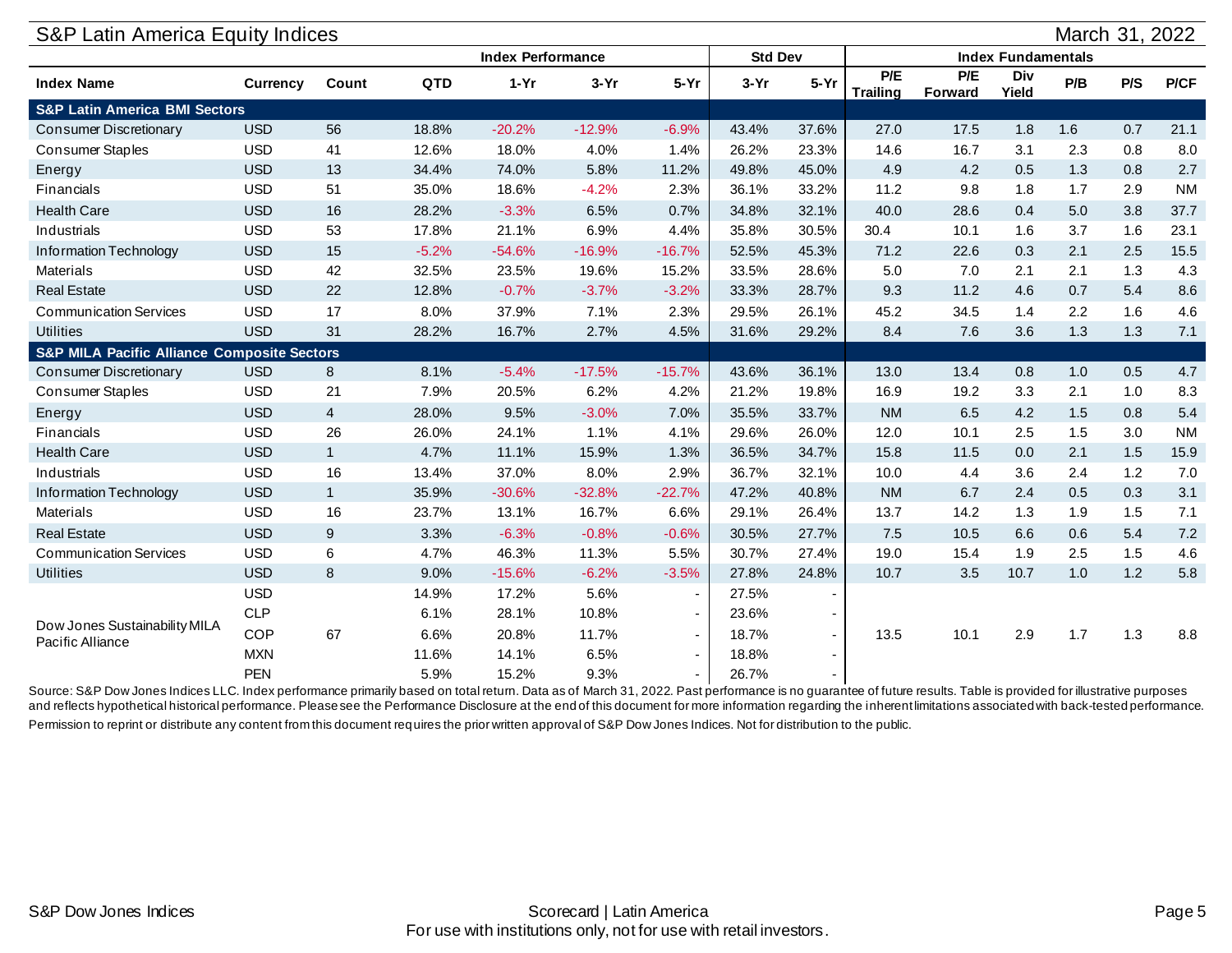| S&P Latin America Equity Indices                  |            |       |            |                          |         |         |                |        |                        |                |                           |     | March 31, 2022 |           |
|---------------------------------------------------|------------|-------|------------|--------------------------|---------|---------|----------------|--------|------------------------|----------------|---------------------------|-----|----------------|-----------|
|                                                   |            |       |            | <b>Index Performance</b> |         |         | <b>Std Dev</b> |        |                        |                | <b>Index Fundamentals</b> |     |                |           |
| <b>Index Name</b>                                 | Currency   | Count | <b>QTD</b> | $1-Yr$                   | $3-Yr$  | $5-Yr$  | $3-Yr$         | $5-Yr$ | P/E<br><b>Trailing</b> | P/E<br>Forward | Div<br>Yield              | P/B | P/S            | P/CF      |
| <b>S&amp;P MILA Andean Sectors</b>                |            |       |            |                          |         |         |                |        |                        |                |                           |     |                |           |
|                                                   | <b>USD</b> |       | 1.9%       | 37.9%                    | $-8.1%$ | 3.4%    | 28.0%          | 24.0%  |                        |                |                           |     |                | <b>NM</b> |
| S&P MILA Andean Financials                        | <b>CLP</b> | 13    | 3.3%       | 16.0%                    | $-2.5%$ | 5.0%    | 21.2%          | 18.4%  | 10.7                   | 9.4            | 4.3                       | 1.4 | 2.3            |           |
|                                                   | <b>COP</b> |       | 9.2%       | 24.3%                    | 0.6%    | 7.6%    | 18.0%          | 16.0%  |                        |                |                           |     |                |           |
|                                                   | <b>PEN</b> |       | 5.3%       | 50.4%                    | $-3.5%$ | 5.9%    | 26.6%          | 22.4%  |                        |                |                           |     |                |           |
|                                                   | <b>USD</b> |       | 6.2%       | 92.5%                    | $-2.1%$ | 10.8%   | 29.6%          | 26.1%  |                        |                |                           |     |                |           |
| <b>S&amp;P MILA Andean Resources</b>              | <b>CLP</b> | 10    | 7.7%       | 62.1%                    | 3.9%    | 12.5%   | 21.9%          | 19.5%  | 11.7                   | 10.1           | 3.3                       | 1.8 | 1.5            | 8.3       |
|                                                   | <b>COP</b> |       | 13.9%      | 73.6%                    | 7.2%    | 15.3%   | 19.4%          | 18.8%  |                        |                |                           |     |                |           |
|                                                   | <b>PEN</b> |       | 9.9%       | 110.0%                   | 2.9%    | 13.5%   | 28.0%          | 24.5%  |                        |                |                           |     |                |           |
| <b>S&amp;P MILA Pacific Alliance Size Indices</b> |            |       |            |                          |         |         |                |        |                        |                |                           |     |                |           |
|                                                   | <b>USD</b> |       | 11.5%      | 16.7%                    | 3.0%    | 2.8%    | 28.6%          | 25.3%  |                        |                |                           |     |                |           |
| <b>S&amp;P MILA Pacific Alliance</b>              | <b>CLP</b> |       | 3.0%       | 27.5%                    | 8.1%    | 6.4%    | 25.2%          | 22.2%  |                        |                |                           |     |                |           |
| MidCap                                            | <b>COP</b> | 23    | 3.5%       | 20.3%                    | 9.0%    | 8.4%    | 20.2%          | 18.2%  | 11.6                   | 9.2            | 4.9                       | 1.5 | 1.2            | 7.2       |
|                                                   | <b>PEN</b> |       | 2.7%       | 14.7%                    | 6.6%    | 5.4%    | 27.9%          | 24.3%  |                        |                |                           |     |                |           |
|                                                   | <b>MXN</b> |       | 8.3%       | 13.6%                    | 3.9%    | 3.9%    | 19.7%          | 17.3%  |                        |                |                           |     |                |           |
|                                                   | <b>USD</b> |       | 13.3%      | 14.0%                    | 1.5%    | 1.0%    | 27.8%          | 24.3%  |                        |                |                           |     |                |           |
| S&P MILA Pacific Alliance                         | <b>CLP</b> |       | 4.7%       | 24.5%                    | 6.5%    | 4.6%    | 24.0%          | 20.7%  |                        |                |                           |     |                |           |
| <b>MidSmallCap</b>                                | <b>COP</b> | 82    | 5.2%       | 17.5%                    | 7.4%    | 6.5%    | 18.9%          | 16.8%  | 10.8                   | 6.9            | 4.4                       | 1.3 | 1.1            | 7.4       |
|                                                   | <b>PEN</b> |       | 4.4%       | 12.0%                    | 5.1%    | 3.5%    | 26.8%          | 23.2%  |                        |                |                           |     |                |           |
|                                                   | <b>MXN</b> |       | 10.1%      | 10.9%                    | 2.3%    | 2.1%    | 18.4%          | 16.3%  |                        |                |                           |     |                |           |
|                                                   | <b>USD</b> |       | 15.3%      | 11.9%                    | 0.7%    | $-0.3%$ | 27.7%          | 24.1%  |                        |                |                           |     |                |           |
| S&P MILA Pacific Alliance                         | <b>CLP</b> |       | 6.5%       | 22.2%                    | 5.7%    | 3.2%    | 23.6%          | 19.9%  |                        |                |                           |     |                |           |
| SmallCap                                          | <b>COP</b> | 59    | 7.0%       | 15.3%                    | 6.5%    | 5.1%    | 18.6%          | 16.2%  | 10.0                   | 5.5            | 3.9                       | 1.1 | 1.0            | 7.6       |
|                                                   | <b>PEN</b> |       | 6.3%       | 10.0%                    | 4.2%    | 2.2%    | 26.5%          | 22.8%  |                        |                |                           |     |                |           |
|                                                   | <b>MXN</b> |       | 12.0%      | 8.9%                     | 1.5%    | 0.8%    | 18.2%          | 16.2%  |                        |                |                           |     |                |           |

Source: S&P Dow Jones Indices LLC. Index performance primarily based on total return. Data as of March 31, 2022. Past performance is no guarantee of future results. Table is provided for illustrative purposes and reflects hypothetical historical performance. Please see the Performance Disclosure at the end of this document for more information regarding the inherent limitations associated with back-tested performance. Permission to reprint or distribute any content from this document requires the prior written approval of S&P Dow Jones Indices. Not for distribution to the public.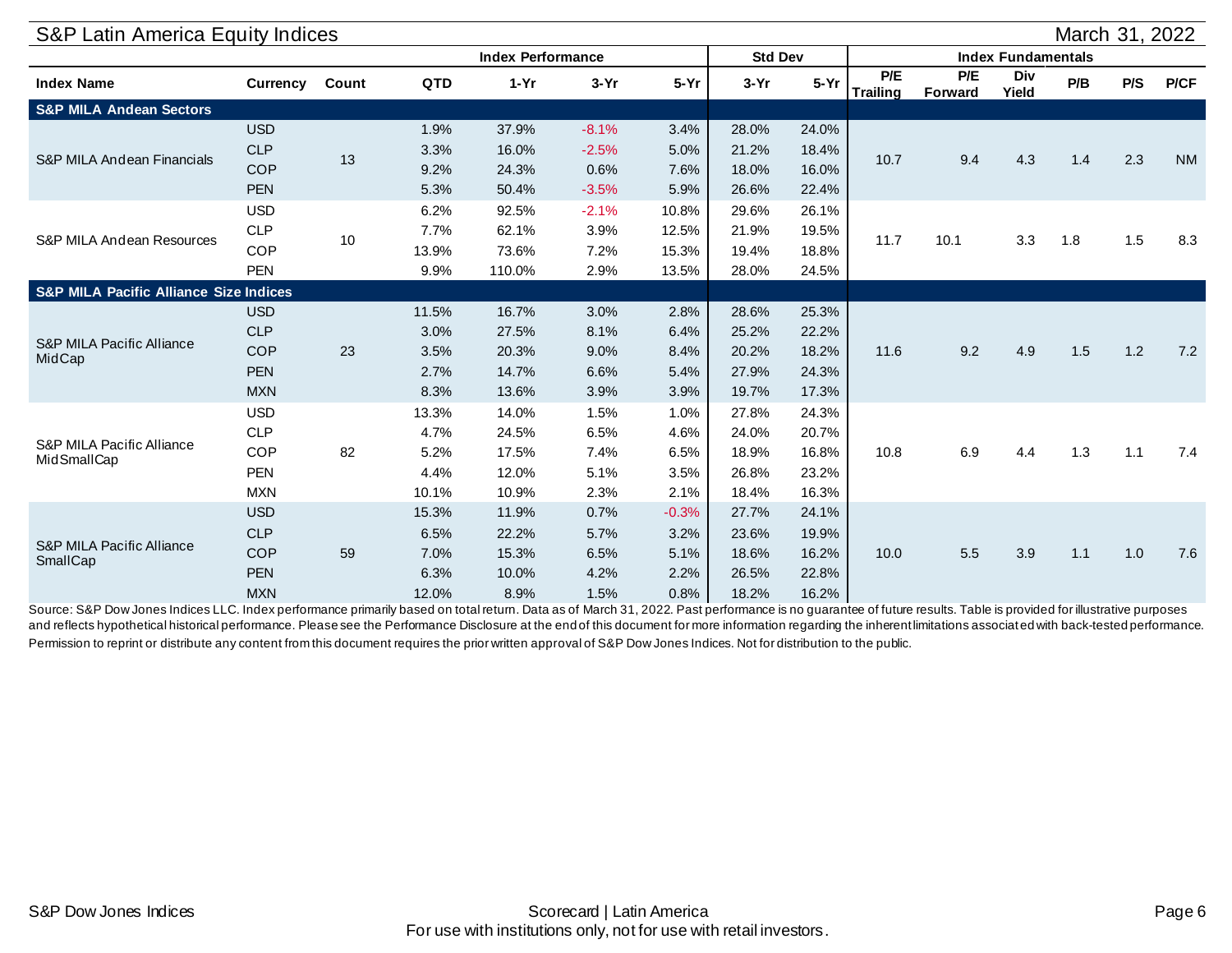### S&P Latin America Equity Indices **March 31, 2022**

Quarterly Performance – December 31, 2021, to March 31, 2022

| <b>Company</b>                                             | <b>Country</b> | <b>Price</b><br><b>Change</b> | <b>Sector</b>    | <b>Company</b>                                         | <b>Country</b> | <b>Price</b><br><b>Change</b> |  |
|------------------------------------------------------------|----------------|-------------------------------|------------------|--------------------------------------------------------|----------------|-------------------------------|--|
| SOQUIMICH - Sociedad Quimica y<br>Minera de Chile SA B ADR | Chile          | 69.7%                         | <b>Materials</b> | Grupo Financiero InbursaO                              | Mexico         | 74.9%                         |  |
| B3 S.A. - Brasil. Bolsa. Balcao                            | Brazil         | 65.2%                         | Financials       | SOQUIMICH - Sociedad Quimica y<br>Minera de Chile SA B | Chile          | 69.3%                         |  |
| Itau Unibanco Holding SA ADR                               | <b>Brazil</b>  | 52.3%                         | Financials       | CAP - Cia Aceros del Pacifico                          | Chile          | 59.2%                         |  |
| Ecopetrol SA ADR                                           | Colombia       | 44.3%                         | Energy           | Banco del Bajio, S.A.                                  | Mexico         | 52.8%                         |  |
| Vale S.A. ADR                                              | Brazil         | 42.6%                         | Materials        | Ecopetrol SA                                           | Colombia       | 41.7%                         |  |
| Itausa Investimentos Itau S.A Pref                         | Brazil         | 41.0%                         | Financials       | Banco Santander Chile                                  | Chile          | 40.1%                         |  |
| Banco do Brasil                                            | <b>Brazil</b>  | 40.9%                         | Financials       | Credicorp Limited                                      | Peru           | 39.5%                         |  |
| Credicorp Limited                                          | Peru           | 38.9%                         | Financials       | Grupo Mexico SAB de CVB                                | Mexico         | 37.3%                         |  |
| Banco Santander Chile ADR                                  | Chile          | 38.7%                         | Financials       | Companiade Minas Buen aventura<br>S.A.A.               | Peru           | 37.3%                         |  |
| CCR S.A.                                                   | Brazil         | 38.5%                         | Industrials      | Banco de Chile                                         | Chile          | 37.1%                         |  |

| <b>Company</b>                               | <b>Country</b> | <b>Price</b><br><b>Change</b> | <b>Sector</b>                 | <b>Company</b>                                    | <b>Country</b> | <b>Price</b><br><b>Change</b> | <b>Sector</b>                 |
|----------------------------------------------|----------------|-------------------------------|-------------------------------|---------------------------------------------------|----------------|-------------------------------|-------------------------------|
| StoneCoLtd.                                  | Brazil         | $-30.6%$                      | Information Technology        | Cemex SA CPO                                      | Mexico         | $-21.3%$                      | <b>Materials</b>              |
| Pag Seguro Digital Ltd.                      | Brazil         | $-23.5%$                      | Information Technology        | Enel Chile S.A.                                   | Chile          | $-14.6%$                      | Utilities                     |
| Cemex SA CPO                                 | Mexico         | $-21.3%$                      | Materials                     | Grupo Elektra S.A.B. de C.V.                      | Mexico         | $-14.1%$                      | <b>Financials</b>             |
| BRF S.A. ADR                                 | Brazil         | $-2.9%$                       | <b>Consumer Staples</b>       | Grupo Aval Acciones y Valores Pref                | Colombia       | $-13.3%$                      | <b>Financials</b>             |
| <b>SACI Falabella</b>                        | Chile          | $-2.0%$                       | <b>Consumer Discretionary</b> | Megacable Holdings SAB de CV                      | Mexico         | $-11.6%$                      | <b>Communication Services</b> |
| America Movil SAB de CVL                     | Mexico         | 0.3%                          | <b>Communication Services</b> | Compania Cervecerias Unidas S.A.                  | Chile          | $-8.0%$                       | Consumer Staples              |
| Empresas COPEC SA                            | Chile          | 6.9%                          | Energy                        | Kimberly Clark de Mexico<br>$S.A.B.$ de $C.V.A$   | Mexico         | $-7.1%$                       | Consumer Staples              |
| Fomento Economico Mexicano<br>S.A.B. de C.V. | Mexico         | 7.0%                          | <b>Consumer Staples</b>       | Grupo Cementos de Chihuahua<br>SAB de CV          | Mexico         | $-6.8%$                       | <b>Materials</b>              |
| Enel Americas S.A. ADR                       | Chile          | 9.7%                          | <b>Utilities</b>              | Corporacion Inmobiliaria Vesta,<br>S.A.B. DE C.V. | Mexico         | $-5.0%$                       | <b>Real Estate</b>            |
| Empresas CMPC SA                             | Chile          | 10.5%                         | Materials                     | <b>SACI Falabella</b>                             | Chile          | $-2.0%$                       | Consumer Discretionary        |

### <span id="page-6-0"></span>**Top Performers in the S&P Latin America 40 Top Performers in the S&P MILA Pacific Alliance Select**

<span id="page-6-1"></span>

| <b>Price</b><br><b>Change</b> | <b>Sector</b>    | <b>Company</b>                                         | <b>Country</b> | <b>Price</b><br><b>Change</b> | <b>Sector</b>    |
|-------------------------------|------------------|--------------------------------------------------------|----------------|-------------------------------|------------------|
| 69.7%                         | <b>Materials</b> | Grupo Financiero InbursaO                              | Mexico         | 74.9%                         | Financials       |
| 65.2%                         | Financials       | SOQUIMICH - Sociedad Quimica y<br>Minera de Chile SA B | Chile          | 69.3%                         | Materials        |
| 52.3%                         | Financials       | CAP - Cia Aceros del Pacifico                          | Chile          | 59.2%                         | <b>Materials</b> |
| 44.3%                         | Energy           | Banco del Bajio, S.A.                                  | Mexico         | 52.8%                         | Financials       |
| 42.6%                         | <b>Materials</b> | Ecopetrol SA                                           | Colombia       | 41.7%                         | Energy           |
| 41.0%                         | Financials       | Banco Santander Chile                                  | Chile          | 40.1%                         | Financials       |
| 40.9%                         | Financials       | Credicorp Limited                                      | Peru           | 39.5%                         | Financials       |
| 38.9%                         | Financials       | Grupo Mexico SAB de CVB                                | Mexico         | 37.3%                         | <b>Materials</b> |
| 38.7%                         | Financials       | Companiade Minas Buen aventura<br>S.A.A.               | Peru           | 37.3%                         | <b>Materials</b> |
| 38.5%                         | Industrials      | Banco de Chile                                         | Chile          | 37.1%                         | Financials       |

#### **Bottom Performers in the S&P Latin America 40 Bottom Performers in the S&P MILA Pacific Alliance Select**

| <b>Price</b><br><b>Change</b> | <b>Sector</b>                 | Company                                           | <b>Country</b> | <b>Price</b><br><b>Change</b> | <b>Sector</b>                 |
|-------------------------------|-------------------------------|---------------------------------------------------|----------------|-------------------------------|-------------------------------|
| $-30.6%$                      | Information Technology        | Cemex SA CPO                                      | Mexico         | $-21.3%$                      | <b>Materials</b>              |
| $-23.5%$                      | Information Technology        | Enel Chile S.A.                                   | Chile          | $-14.6%$                      | <b>Utilities</b>              |
| $-21.3%$                      | <b>Materials</b>              | Grupo Elektra S.A.B. de C.V.                      | Mexico         | $-14.1%$                      | Financials                    |
| $-2.9%$                       | Consumer Staples              | Grupo Aval Acciones y Valores Pref                | Colombia       | $-13.3%$                      | Financials                    |
| $-2.0\%$                      | <b>Consumer Discretionary</b> | Megacable Holdings SAB de CV                      | Mexico         | $-11.6%$                      | <b>Communication Services</b> |
| 0.3%                          | <b>Communication Services</b> | Compania Cervecerias Unidas S.A.                  | Chile          | $-8.0%$                       | Consumer Staples              |
| 6.9%                          | Energy                        | Kimberly Clark de Mexico<br>S.A.B. de C.V.A       | Mexico         | $-7.1%$                       | Consumer Staples              |
| 7.0%                          | Consumer Staples              | Grupo Cementos de Chihuahua<br>SAB de CV          | Mexico         | $-6.8%$                       | <b>Materials</b>              |
| 9.7%                          | Utilities                     | Corporacion Inmobiliaria Vesta,<br>S.A.B. DE C.V. | Mexico         | $-5.0%$                       | <b>Real Estate</b>            |
| 10.5%                         | <b>Materials</b>              | <b>SACI Falabella</b>                             | Chile          | $-2.0%$                       | <b>Consumer Discretionary</b> |

Source: S&P Dow Jones Indices LLC. Index performance primarily based on total return. Data as of March 31, 2022. Past performance is no guarantee of future results. Table is provided for illustrative purposes and reflects hypothetical historical performance."&" Please see the Performance Disclosure at the end of this document for more informatio n regarding the inherent limitations associated with back-tested performance.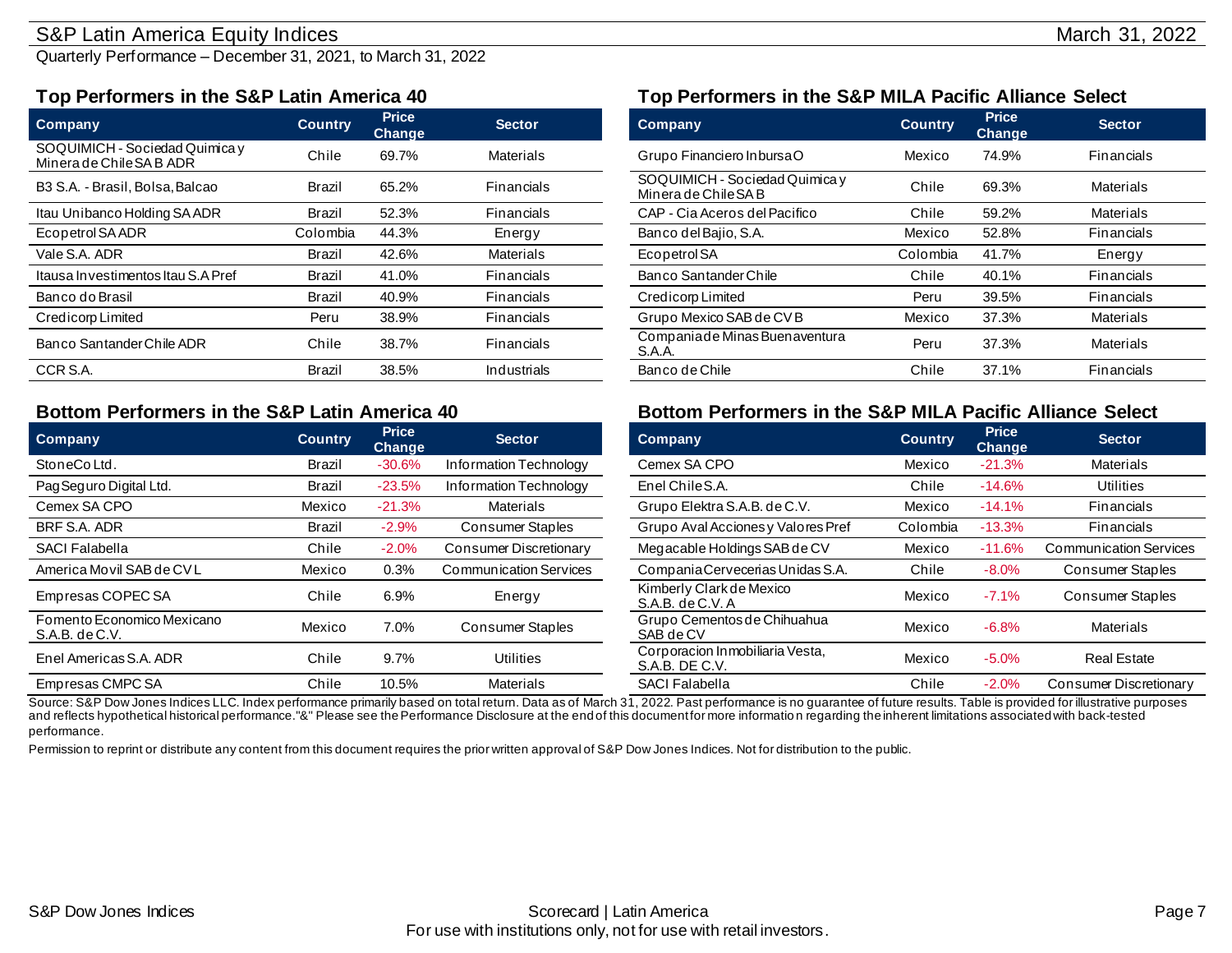### S&P Latin America Equity Indices March 31, 2022

Annual Performance – March 31, 2021, to March 31, 2022

| <b>Company</b>                                             | <b>Country</b> | <b>Price</b><br><b>Change</b> | <b>Sector</b>                    | <b>Company</b>                                         | <b>Country</b> | <b>Price</b><br><b>Change</b> | <b>Sector</b>             |
|------------------------------------------------------------|----------------|-------------------------------|----------------------------------|--------------------------------------------------------|----------------|-------------------------------|---------------------------|
| Petrobras SA ADR                                           | Brazil         | 74.5%                         | Energy                           | Grupo Financiero InbursaO                              | Mexico         | 130.6%                        | Financials                |
| Petrobras SA Pref ADR                                      | Brazil         | 63.7%                         | Energy                           | Sociedad Minera Cerro Verde SA                         | Peru           | 80.8%                         | <b>Materials</b>          |
| SOQUIMICH - Sociedad Quimica y Minera de<br>Chile SA B ADR | Chile          | 61.3%                         | <b>Materials</b>                 | SOQUIMICH - Sociedad Quimica y<br>Minera de Chile SA B | Chile          | 61.7%                         | <b>Materials</b>          |
| America Movil SAB de CVL                                   | Mexico         | 55.5%                         | Communication<br>Services        | Grupo de Inversiones Suramericana SA                   | Colombia       | 59.3%                         | Financials                |
| Ecopetrol SA ADR                                           | Colombia       | 45.1%                         | Energy                           | America Movil SAB de CV L                              | Mexico         | 55.5%                         | Communication<br>Services |
| Banco do Brasil                                            | <b>Brazil</b>  | 35.0%                         | <b>Financials</b>                | Grupo Aeroportuario del Pacifico,<br>S.A.B. de C.V.    | Mexico         | 55.2%                         | Industrials               |
| Grupo Financiero Banorte O                                 | Mexico         | 33.6%                         | Financials                       | Ecopetrol SA                                           | Colombia       | 45.1%                         | Energy                    |
| Ban Colombia SA ADR                                        | Colombia       | 33.4%                         | Financials                       | Grupo Bimbo S.A.B.                                     | Mexico         | 43.9%                         | <b>Consumer Staples</b>   |
| Grupo Televisa SAB CPO                                     | Mexico         | 32.1%                         | Communication<br><b>Services</b> | Arca Continental, SAB de CV                            | Mexico         | 37.8%                         | <b>Consumer Staples</b>   |
| Walmart de Mexico SAB de CV                                | Mexico         | 30.6%                         | <b>Consumer Staples</b>          | Grupo Carso SAB de CV                                  | Mexico         | 36.8%                         | Industrials               |

| <b>Company</b>                  | <b>Country</b> | <b>Price</b><br>Change | <b>Sector</b>             | <b>Company</b>                               | <b>Country</b> | <b>Price</b><br><b>Change</b> | <b>Sector</b>                 |
|---------------------------------|----------------|------------------------|---------------------------|----------------------------------------------|----------------|-------------------------------|-------------------------------|
| StoneCoLtd.                     | Brazil         | $-80.9%$               | Information<br>Technology | Enel Chile S.A.                              | Chile          | $-61.6%$                      | <b>Utilities</b>              |
| B3 S.A. - Brasil, Bolsa, Balcao | Brazil         | $-65.9%$               | Financials                | Empresas CMPC SA                             | Chile          | $-42.3%$                      | Materials                     |
| Magazine Luiza S.A.             | Brazil         | $-60.1%$               | Consumer<br>Discretionary | Empresas COPEC SA                            | Chile          | $-33.1%$                      | Energy                        |
| Pag Seguro Digital Ltd.         | Brazil         | $-56.7%$               | Information<br>Technology | Banco de Credito e Inversiones               | Chile          | $-31.9%$                      | Financials                    |
| WEG SA                          | Brazil         | -44.6%                 | Industrials               | <b>SACI Falabella</b>                        | Chile          | $-29.6%$                      | <b>Consumer Discretionary</b> |
| Empresas CMPC SA                | Chile          | $-42.3%$               | Materials                 | Grupo Aval Acciones y Valores Pref           | Colombia       | -27.8%                        | Financials                    |
| Natura & Co Holding SA          | Brazil         | $-35.9%$               | <b>Consumer Staples</b>   | Enel Americas S.A.                           | Chile          | -27.6%                        | Utilities                     |
| Empresas COPEC SA               | Chile          | $-33.1%$               | Energy                    | Cemex SA CPO                                 | Mexico         | $-23.8\%$                     | Materials                     |
| SACI Falabella                  | Chile          | $-29.6%$               | Consumer<br>Discretionary | Kimberly Clark de Mexico<br>S.A.B. de C.V. A | Mexico         | -17.7%                        | <b>Consumer Staples</b>       |
| Enel Americas S.A. ADR          | Chile          | $-29.6%$               | <b>Utilities</b>          | Megacable Holdings SAB de CV                 | Mexico         | $-15.9%$                      | Communication<br>Services     |

# **Top Performers in the S&P Latin America 40 Top Performers in the S&P MILA Pacific Alliance Select**

| <b>Price</b><br>Change | <b>Sector</b>             | Company                                                 | <b>Country</b> | <b>Price</b><br><b>Change</b> | <b>Sector</b>             |
|------------------------|---------------------------|---------------------------------------------------------|----------------|-------------------------------|---------------------------|
| 74.5%                  | Energy                    | Grupo Financiero InbursaO                               | Mexico         | 130.6%                        | Financials                |
| 63.7%                  | Energy                    | Sociedad Minera Cerro Verde SA                          | Peru           | 80.8%                         | <b>Materials</b>          |
| 61.3%                  | <b>Materials</b>          | SOQUIMICH - Sociedad Quimica y<br>Minera de Chile SA B  | Chile          | 61.7%                         | <b>Materials</b>          |
| 55.5%                  | Communication<br>Services | Grupo de Inversiones Suramericana SA                    | Colombia       | 59.3%                         | Financials                |
| 45.1%                  | Energy                    | America Movil SAB de CVL                                | Mexico         | 55.5%                         | Communication<br>Services |
| 35.0%                  | Financials                | Grupo Aeroportuario del Pacifico,<br>$S.A.B.$ de $C.V.$ | Mexico         | 55.2%                         | Industrials               |
| 33.6%                  | Financials                | Ecopetrol SA                                            | Colombia       | 45.1%                         | Energy                    |
| 33.4%                  | Financials                | Grupo Bimbo S.A.B.                                      | Mexico         | 43.9%                         | Consumer Staples          |
| 32.1%                  | Communication<br>Services | Arca Continental, SAB de CV                             | Mexico         | 37.8%                         | Consumer Staples          |
| 30.6%                  | <b>Consumer Staples</b>   | Grupo Carso SAB de CV                                   | Mexico         | 36.8%                         | Industrials               |

## **Bottom Performers in the S&P Latin America 40 Bottom Performers in the S&P MILA Pacific Alliance Select**

| <b>Price</b><br><u>Change</u> | <b>Sector</b>             | Company                                      | <b>Country</b> | <b>Price</b><br><b>Change</b> | <b>Sector</b>             |
|-------------------------------|---------------------------|----------------------------------------------|----------------|-------------------------------|---------------------------|
| $-80.9%$                      | Information<br>Technology | Enel Chile S.A.                              | Chile          | $-61.6%$                      | <b>Utilities</b>          |
| $-65.9%$                      | Financials                | Empresas CMPC SA                             | Chile          | $-42.3%$                      | Materials                 |
| $-60.1%$                      | Consumer<br>Discretionary | Empresas COPEC SA                            | Chile          | $-33.1%$                      | Energy                    |
| $-56.7%$                      | Information<br>Technology | Banco de Credito e Inversiones               | Chile          | $-31.9%$                      | Financials                |
| $-44.6%$                      | Industrials               | <b>SACI Falabella</b>                        | Chile          | $-29.6%$                      | Consumer Discretionary    |
| $-42.3%$                      | Materials                 | Grupo Aval Acciones y Valores Pref           | Colombia       | $-27.8%$                      | Financials                |
| $-35.9%$                      | <b>Consumer Staples</b>   | Enel Americas S.A.                           | Chile          | $-27.6%$                      | <b>Utilities</b>          |
| $-33.1%$                      | Energy                    | Cemex SA CPO                                 | Mexico         | $-23.8%$                      | <b>Materials</b>          |
| $-29.6%$                      | Consumer<br>Discretionary | Kimberly Clark de Mexico<br>S.A.B. de C.V. A | Mexico         | $-17.7%$                      | <b>Consumer Staples</b>   |
| $-29.6%$                      | Utilities                 | Megacable Holdings SAB de CV                 | Mexico         | $-15.9%$                      | Communication<br>Services |

Source: S&P Dow Jones Indices LLC. Index performance primarily based on total return. Data as of March 31, 2022. Past performance is no guarantee of future results. Table is provided for illustrative purposes and reflects hypothetical historical performance. Please see the Performance Disclosure at the end of this document for more information regarding the inherent limitations associated with back-tested performance. Permission to reprint or distribute any content from this document requires the prior written approval of S&P Dow Jones Indices. Not for distribution to the public.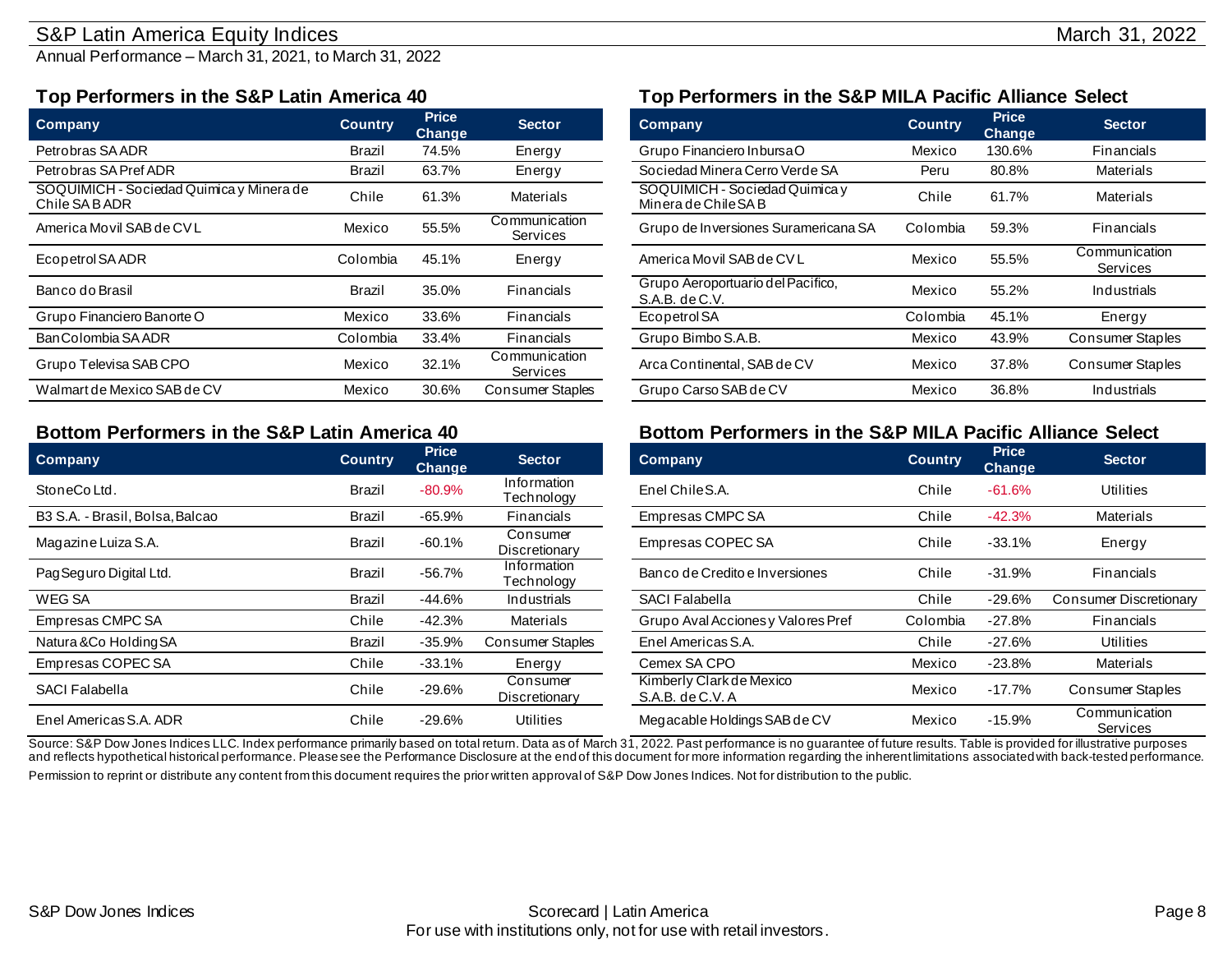<span id="page-8-0"></span>

| S&P Latin America Equity Indices                                              |                          |                |              |                          |               |                          |                |                          |                 |                |                           |     | March 31, 2022 |      |
|-------------------------------------------------------------------------------|--------------------------|----------------|--------------|--------------------------|---------------|--------------------------|----------------|--------------------------|-----------------|----------------|---------------------------|-----|----------------|------|
|                                                                               |                          |                |              | <b>Index Performance</b> |               |                          | <b>Std Dev</b> |                          |                 |                | <b>Index Fundamentals</b> |     |                |      |
| <b>Index Name</b>                                                             | <b>Currency</b>          | Count          | <b>QTD</b>   | $1-Yr$                   | $3-Yr$        | $5-Yr$                   | $3-Yr$         | $5-Yr$                   | P/E<br>Trailing | P/E<br>Forward | Div<br>Yield              | P/B | P/S            | P/CF |
| Argentina                                                                     |                          |                |              |                          |               |                          |                |                          |                 |                |                           |     |                |      |
| S&P/BYMA Argentina General<br>Index                                           | <b>ARS</b><br><b>USD</b> | 54             | 9.1%<br>1.0% | 88.1%<br>55.9%           | 37.9%<br>0.8% | 34.0%                    | 53.0%<br>58.5% | 44.6%                    | 13.2            | 7.1            | 0.3                       | 0.9 | 0.8            | 2.7  |
| S&P MERVAL Index                                                              | <b>ARS</b><br><b>USD</b> | 22             | 8.9%<br>0.8% | 89.6%<br>57.1%           | 39.6%<br>2.0% | 35.0%                    | 53.0%<br>58.7% | 45.0%                    | 10.5            | 7.0            | 0.1                       | 0.8 | $0.8\,$        | 2.4  |
| <b>Sector Indices</b>                                                         |                          |                |              |                          |               |                          |                |                          |                 |                |                           |     |                |      |
| S&P/BYMA Argentina General<br>Energy (Sector) Index                           | <b>ARS</b>               | 4              | 23.2%        | 73.2%                    | 21.9%         | $\sim$                   | 59.3%          | ٠                        |                 |                |                           |     |                |      |
| S&P/BYMA Argentina General<br>Materials (Sector) Index                        | <b>ARS</b>               | 5              | $-3.9%$      | 96.1%                    | 72.5%         | $\sim$                   | 55.3%          | $\blacksquare$           |                 |                |                           |     |                |      |
| S&P/BYMA Argentina General<br>Industrials (Sector) Index                      | <b>ARS</b>               | $\overline{7}$ | 14.0%        | 110.4%                   | 44.9%         | $\sim$                   | 46.7%          | $\overline{\phantom{a}}$ |                 |                |                           |     |                |      |
| S&P/BYMA Argentina General<br>Consumer Discretionary (Sector)<br>Index        | <b>ARS</b>               | 3              | $-12.2%$     | 97.7%                    | 109.6%        | $\overline{\phantom{a}}$ | 65.4%          | ٠                        |                 |                |                           |     |                |      |
| S&P/BYMA Argentina General<br>Consumer Staples (Sector)<br>Index              | <b>ARS</b>               | 8              | 10.1%        | 78.3%                    | 60.4%         | $\overline{\phantom{a}}$ | 47.1%          | -                        |                 |                |                           |     |                |      |
| S&P/BYMA Argentina General<br>Financials (Sector) Index                       | <b>ARS</b>               | 9              | 8.4%         | 76.0%                    | 27.5%         | $\sim$                   | 66.3%          | $\overline{\phantom{a}}$ |                 |                |                           |     |                |      |
| S&P/BYMA Argentina General<br><b>Communication Services</b><br>(Sector) Index | <b>ARS</b>               | $\mathbf{3}$   | 10.8%        | 91.4%                    | 40.8%         |                          | 45.3%          |                          |                 |                |                           |     |                |      |
| S&P/BYMA Argentina General<br>Utilities (Sector) Index                        | <b>ARS</b>               | 9              | 13.4%        | 124.7%                   | 42.1%         | $\sim$                   | 52.3%          | $\overline{a}$           |                 |                |                           |     |                |      |
| S&P/BYMA Argentina General<br>Real Estate (Sector) Index                      | <b>ARS</b>               | $\mathfrak{S}$ | 34.7%        | 88.6%                    | 39.4%         | $\overline{\phantom{a}}$ | 50.9%          | ۰.                       |                 |                |                           |     |                |      |
| S&P/BYMA Argentina General<br>Construction                                    | <b>ARS</b>               | 5              | $-16.7%$     | 21.0%                    | 33.8%         | $\sim$                   | 60.8%          | $\overline{\phantom{a}}$ | 38.1            | 10.1           | 0.0                       | 1.7 | 1.5            | 7.3  |
| S&P/BYMA Argentina General<br>Utilities & Energy                              | <b>ARS</b>               | 13             | 18.2%        | 95.0%                    | 29.9%         | $\overline{\phantom{a}}$ | 53.2%          | $\overline{\phantom{a}}$ | 36.0            | 4.9            | 0.1                       | 0.7 | 0.5            | 1.7  |

Source: S&P Dow Jones Indices LLC. Index performance primarily based on total return. Data as of March 31, 2022. Past performance is no guarantee of future results. Table is provided for illustrative purposes and reflects hypothetical historical performance. Please see the Performance Disclosure at the end of this document for more information regarding the inherent limitations associated with back-tested performance. The IBrX Brasil index data is sourced from the BM&FBOVESPA.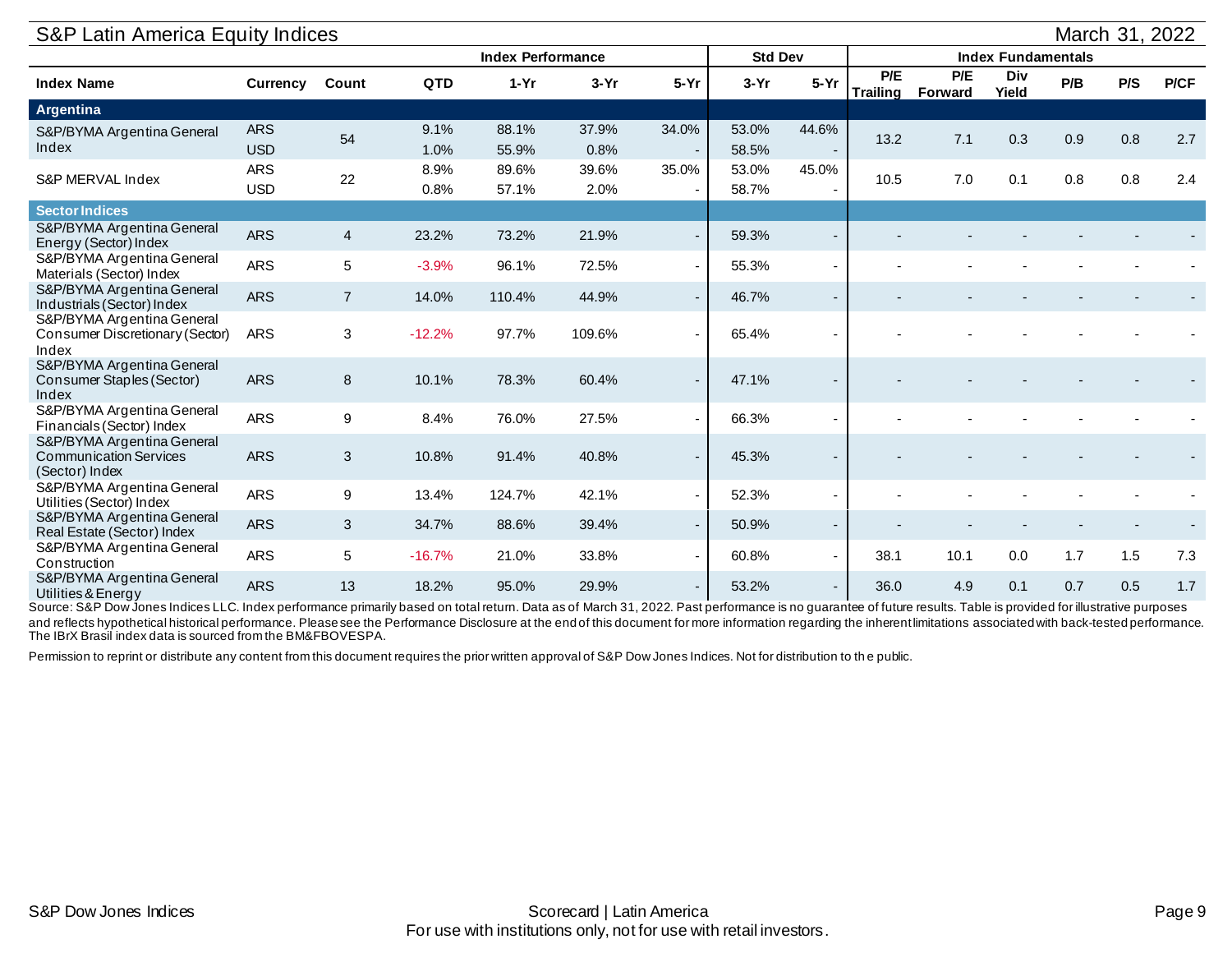<span id="page-9-0"></span>

| <b>S&amp;P Latin America Equity Indices</b> |                          |       |                |                          |              |               |                |                |                |                                |                           |     | March 31, 2022 |           |
|---------------------------------------------|--------------------------|-------|----------------|--------------------------|--------------|---------------|----------------|----------------|----------------|--------------------------------|---------------------------|-----|----------------|-----------|
|                                             |                          |       |                | <b>Index Performance</b> |              |               | <b>Std Dev</b> |                |                |                                | <b>Index Fundamentals</b> |     |                |           |
| <b>Index Name</b>                           | <b>Currency</b>          | Count | QTD            | $1-Yr$                   | $3-Yr$       | $5-Yr$        | $3-Yr$         | $5-Yr$         | PIE            | P/E<br><b>Trailing Forward</b> | Div<br>Yield              | P/B | P/S            | P/CF      |
| <b>Brazil</b>                               |                          |       |                |                          |              |               |                |                |                |                                |                           |     |                |           |
| Brazil 100 Index (IBrX 100)                 | <b>BRL</b>               | 100   | 14.9%          | 2.8%                     | 9.1%         | 13.9%         | 26.4%          | 23.5%          | $\overline{a}$ |                                |                           |     |                |           |
| S&P Brazil BMI                              | <b>BRL</b><br><b>USD</b> | 238   | 12.7%<br>31.2% | $-1.6%$<br>16.1%         | 7.8%<br>1.1% | 13.4%<br>4.8% | 26.7%<br>38.2% | 23.7%<br>35.2% | 7.9            | 8.4                            | 1.5                       | 1.9 | 1.3            | 13.3      |
|                                             | <b>BRL</b>               |       | 9.1%           | 1.0%                     | 14.6%        | 17.0%         | 29.0%          | 24.7%          |                |                                |                           |     |                |           |
| S&P/B3 SmallCap Select                      | <b>USD</b>               | 84    | 28.0%          | 20.0%                    | 7.2%         | 7.9%          | 39.8%          | 35.7%          | 9.4            | 13.1                           | 2.8                       | 1.6 | 0.9            | 11.2      |
|                                             | <b>BRL</b>               |       | $-23.4%$       | $-25.0%$                 | 24.9%        | 31.2%         | 27.5%          | 26.9%          |                |                                |                           |     |                |           |
| S&P/B3 Ingenius Index                       | <b>USD</b>               | 15    | $-10.2%$       | $-11.0%$                 | 16.8%        | 21.0%         | 25.4%          | 23.4%          | 27.4           | 0.0                            | 0.3                       | 8.4 | 4.7            | 19.4      |
| S&P Brazil LargeMidCap                      |                          | 70    | 13.5%          | $-1.8%$                  | 7.1%         | 12.9%         | 25.8%          | 23.3%          | 7.4            | 7.8                            | 1.3                       | 2.0 | $1.4$          | 14.2      |
|                                             |                          |       | 33.0%          | 16.6%                    | 0.2%         | 4.2%          | 38.0%          | 35.2%          |                |                                |                           |     |                |           |
| S&P/B3 Non-State Owned                      | <b>BRL</b>               | 139   | 12.9%          | $-5.7%$                  | 8.8%         | 13.1%         | 24.7%          | 21.9%          | 10.1           | 10.9                           | 1.9                       | 2.3 | 1.4            | 60.7      |
| Enterprises Index                           | <b>USD</b>               |       | 32.4%          | 11.9%                    | 1.8%         | 4.4%          | 37.1%          | 33.8%          |                |                                |                           |     |                |           |
| S&P Brazil Property                         | <b>BRL</b>               | 13    | 15.3%          | $-5.6%$                  | $-2.0%$      | 0.4%          | 35.5%          | 31.7%          | 15.8           | 12.8                           | 1.1                       | 1.0 | 5.3            | 13.7      |
|                                             | <b>USD</b>               |       | 35.1%          | 12.2%                    | $-8.3%$      | $-7.4%$       | 46.3%          | 43.1%          |                |                                |                           |     |                |           |
| S&P Dividend Aristocrats Brasil             | <b>BRL</b>               | 30    | 16.8%          | 9.9%                     | 8.2%         | 15.6%         | 24.4%          | 22.5%          | 7.2            | 8.8                            | 2.7                       | 1.5 | 1.3            | 17.8      |
|                                             | <b>USD</b>               |       | 37.1%          | 30.5%                    | 1.2%         | 6.7%          | 37.1%          | 34.7%          |                |                                |                           |     |                |           |
| S&P Brazil Dividend<br>Opportunities        | <b>BRL</b><br><b>USD</b> | 40    | 13.1%<br>32.7% | 19.0%<br>41.3%           | 13.7%        | 15.6%<br>6.6% | 25.8%<br>37.9% | 22.5%<br>34.2% | 6.1            | 8.0                            | 4.3                       | 1.5 | $0.8\,$        | 7.7       |
|                                             | <b>BRL</b>               |       | 9.0%           | $-2.0%$                  | 6.4%<br>6.8% | 12.1%         | 26.5%          | 23.4%          |                |                                |                           |     |                |           |
| S&P/B3 Brazil ESG Index                     | <b>USD</b>               | 126   | 27.9%          | 16.4%                    | $-0.1%$      | 3.4%          | 38.2%          | 35.0%          | 14.4           | 11.5                           | 2.5                       | 1.7 | 1.0            | 48.3      |
| S&P Brazil Sector GDP                       | <b>BRL</b>               |       | 11.8%          | $-9.2%$                  | 7.2%         | 10.9%         | 26.6%          | 23.3%          |                |                                |                           |     |                |           |
| Weighted                                    | <b>USD</b>               | 104   | 31.2%          | 7.9%                     | 0.3%         | 2.3%          | 37.8%          | 34.7%          | <b>NM</b>      | 12.6                           | 1.3                       | 2.3 | $1.1$          | 10.4      |
| <b>Factor Indices</b>                       |                          |       |                |                          |              |               |                |                |                |                                |                           |     |                |           |
| S&P/B3 Low Volatility High                  | <b>BRL</b>               |       | 15.4%          | 16.8%                    | 12.8%        | 13.9%         | 23.1%          | 20.3%          |                |                                |                           |     |                |           |
| Dividend Index                              | <b>USD</b>               | 37    | 35.4%          | 38.7%                    | 5.6%         | 5.1%          | 35.6%          | 32.5%          | 5.9            | 7.2                            | 4.7                       | 1.5 | $0.8\,$        | 8.5       |
|                                             | <b>BRL</b>               |       | 7.1%           | 11.1%                    | 10.2%        | 18.2%         | 27.9%          | 25.8%          |                |                                |                           |     |                |           |
| S&P/B3 Enhanced Value Index                 | <b>USD</b>               | 41    | 25.6%          | 32.0%                    | 3.1%         | 9.1%          | 37.9%          | 36.3%          | 4.6            | 6.1                            | 6.2                       | 1.1 | 0.4            | 6.8       |
| S&P/B3 Inverse-Risk Weighted                | <b>BRL</b>               | 169   | 8.2%           | 0.1%                     | 10.7%        | 14.6%         | 27.7%          | 24.1%          | 11.4           | 11.1                           | 2.5                       | 1.6 | 1.0            | 18.2      |
| Index                                       | <b>USD</b>               |       | 27.0%          | 18.9%                    | 3.6%         | 5.7%          | 39.0%          | 35.4%          |                |                                |                           |     |                |           |
| S&P/B3 Low Volatility Index                 | <b>BRL</b>               | 42    | 11.3%          | 7.0%                     | 11.0%        | 12.8%         | 20.4%          | 18.5%          | 8.5            | 10.2                           | 2.3                       | 1.5 | 1.3            | 15.2      |
|                                             | <b>USD</b>               |       | 30.7%          | 27.1%                    | 3.9%         | 4.0%          | 32.9%          | 30.8%          |                |                                |                           |     |                |           |
| S&P/B3 Momentum Index                       | <b>BRL</b>               | 43    | 5.0%           | $-8.2%$                  | 9.5%         | 13.8%         | 27.8%          | 24.2%          | 5.4            | 6.3                            | 4.2                       | 1.5 | 0.6            | 4.1       |
|                                             | <b>USD</b>               |       | 23.2%          | 9.1%                     | 2.4%         | 5.0%          | 37.4%          | 33.8%          |                |                                |                           |     |                |           |
| S&P/B3 Quality Index                        | <b>BRL</b>               | 41    | 15.8%          | $-0.3%$                  | 13.6%        | 14.4%         | 28.4%          | 23.4%          | 6.0            | 7.6                            | 3.4                       | 2.0 | 1.2            | 5.6       |
|                                             | <b>USD</b>               |       | 35.9%          | 18.4%                    | 6.3%         | 5.6%          | 39.6%          | 34.4%          |                |                                |                           |     |                |           |
| S&P/B3 High Beta Index                      | <b>BRL</b>               | 42    | 1.8%           | $-12.7%$                 | 11.1%        | 19.7%         | 36.6%          | 33.9%          | <b>NM</b>      | 16.9                           | 1.3                       | 1.7 | 1.1            | <b>NM</b> |
|                                             | <b>USD</b>               |       | 19.4%          | 3.6%                     | 4.0%         | 10.5%         | 46.8%          | 44.6%          |                |                                |                           |     |                |           |

Source: S&P Dow Jones Indices LLC. Index performance primarily based on total return. Data as of March 31, 2022. Past performance is no guarantee of future results. Table is provided for illustrative purposes and reflects hypothetical historical performance. Please see the Performance Disclosure at the end of this document for more information regarding the inherent limitations associated with back-tested performance. The IBrX Brasil index data is sourced from the BM&FBOVESPA.

Permission to reprint or distribute any content from this document requires the prior written approval of S&P Dow Jones Indices. Not for distribution to the public.

#### Scorecard | Latin America | Case 2001 | Case 2008 | Scorecard | Latin America | Case 2009 | Page 10 For use with institutions only, not for use with retail investors.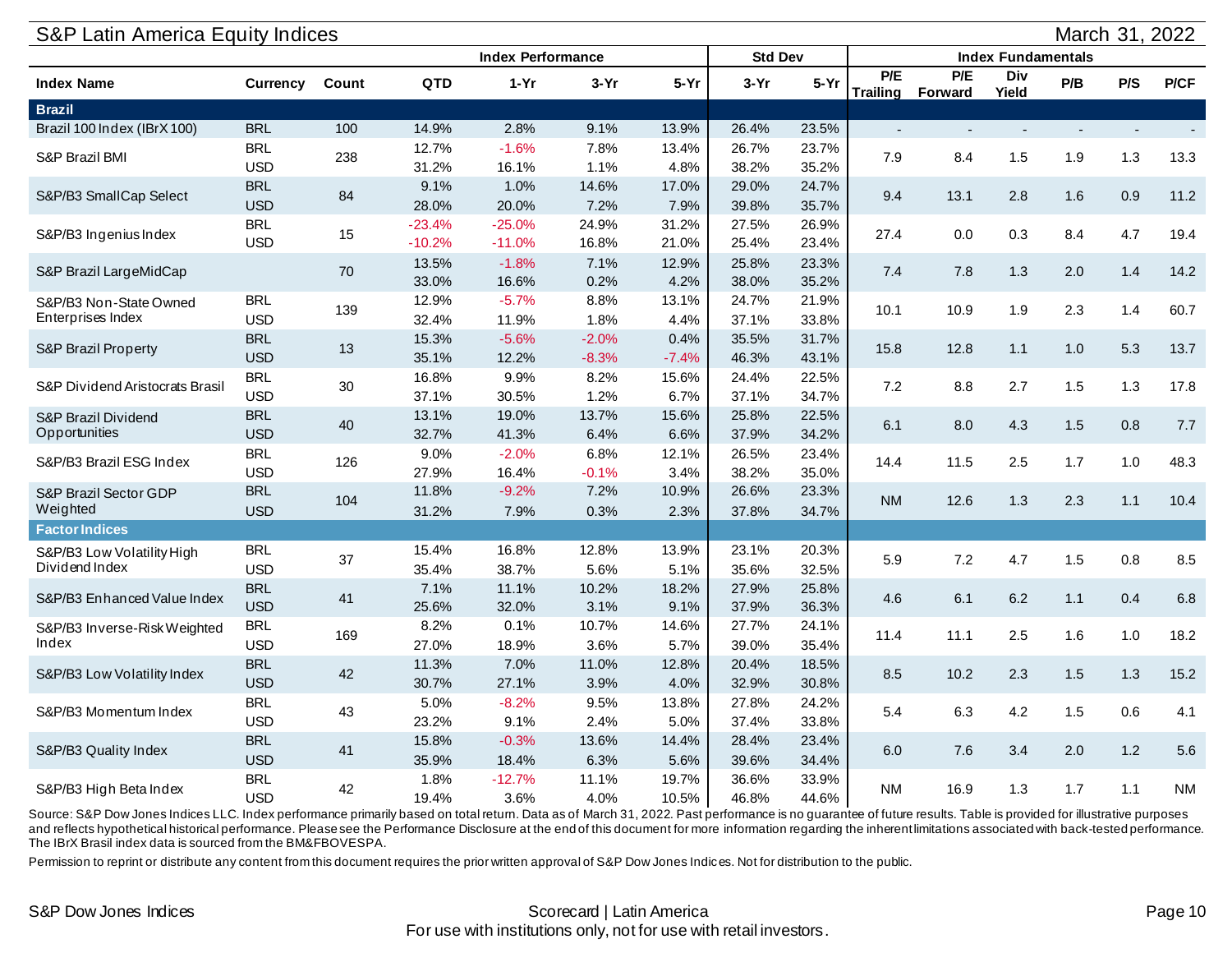<span id="page-10-0"></span>

| S&P Latin America Equity Indices<br>March 31, 2022<br><b>Std Dev</b><br><b>Index Performance</b><br><b>Index Fundamentals</b><br>P/E<br>P/E<br>Div<br>$5-Yr$<br>P/CF<br>$1-Yr$<br>$5-Yr$<br>P/B<br>P/S<br>Count<br><b>QTD</b><br>$3-Yr$<br>$3-Yr$<br><b>Currency</b><br>Yield<br><b>Trailing Forward</b><br><b>CLP TR</b><br>16.9%<br>2.1%<br>$-1.8%$<br>1.0%<br>19.9%<br>22.6%<br>57<br>8.1<br>4.9<br>56.5<br>1.2<br>0.9<br>11.1<br><b>CLP PR</b><br>$-2.6%$<br>15.9%<br>$-3.4%$<br>$-5.9%$<br>22.9%<br>20.1%<br>CLP TR<br>14.6%<br>0.8%<br>$-2.1%$<br>0.6%<br>22.9%<br>20.2%<br>6.9<br>5.9<br>1.2<br>1.0<br>12.8<br>29<br>8.1<br>CLP PR<br>$-4.5%$<br>$-2.9%$<br>13.5%<br>$-6.1%$<br>23.2%<br>20.4%<br><b>CLP TR</b><br>31.3%<br>20.0%<br>5.2%<br>4.3%<br>25.9%<br>22.1%<br>2.2<br>2.6<br><b>NM</b><br>7.6<br>4.2<br>17.0<br>8<br><b>CLP PR</b><br>29.4%<br>15.7%<br>0.8%<br>0.5%<br>26.3%<br>22.4%<br>CLP TR<br>20.8%<br>5.7%<br>1.2%<br>2.4%<br>23.3%<br>20.4%<br>12<br>12.9<br>3.1<br>1.5<br>1.0<br>16.7<br>S&P/CLX IGPA LargeCap<br>9.1<br>CLP PR<br>0.5%<br>$-2.7%$<br>$-0.9%$<br>19.8%<br>23.7%<br>20.7%<br><b>CLP TR</b><br>$-8.1%$<br>4.8%<br>$-3.4%$<br>$-3.1%$<br>23.0%<br>20.1%<br>6.9<br>3.0<br>13.9<br>0.8<br>0.9<br>S&P/CLX IGPA MidCap<br>17<br>7.5<br>CLP PR<br>4.2%<br>$-9.8%$<br>$-12.9%$<br>$-7.3%$<br>20.2%<br>23.1% |               |                |          |          |          |                          |       |       |      |      |      |      |     |      |
|--------------------------------------------------------------------------------------------------------------------------------------------------------------------------------------------------------------------------------------------------------------------------------------------------------------------------------------------------------------------------------------------------------------------------------------------------------------------------------------------------------------------------------------------------------------------------------------------------------------------------------------------------------------------------------------------------------------------------------------------------------------------------------------------------------------------------------------------------------------------------------------------------------------------------------------------------------------------------------------------------------------------------------------------------------------------------------------------------------------------------------------------------------------------------------------------------------------------------------------------------------------------------------------------------------------------------------------------|---------------|----------------|----------|----------|----------|--------------------------|-------|-------|------|------|------|------|-----|------|
|                                                                                                                                                                                                                                                                                                                                                                                                                                                                                                                                                                                                                                                                                                                                                                                                                                                                                                                                                                                                                                                                                                                                                                                                                                                                                                                                            |               |                |          |          |          |                          |       |       |      |      |      |      |     |      |
| <b>Index Name</b>                                                                                                                                                                                                                                                                                                                                                                                                                                                                                                                                                                                                                                                                                                                                                                                                                                                                                                                                                                                                                                                                                                                                                                                                                                                                                                                          |               |                |          |          |          |                          |       |       |      |      |      |      |     |      |
| <b>Chile</b>                                                                                                                                                                                                                                                                                                                                                                                                                                                                                                                                                                                                                                                                                                                                                                                                                                                                                                                                                                                                                                                                                                                                                                                                                                                                                                                               |               |                |          |          |          |                          |       |       |      |      |      |      |     |      |
| S&P/CLX IGPA                                                                                                                                                                                                                                                                                                                                                                                                                                                                                                                                                                                                                                                                                                                                                                                                                                                                                                                                                                                                                                                                                                                                                                                                                                                                                                                               |               |                |          |          |          |                          |       |       |      |      |      |      |     |      |
|                                                                                                                                                                                                                                                                                                                                                                                                                                                                                                                                                                                                                                                                                                                                                                                                                                                                                                                                                                                                                                                                                                                                                                                                                                                                                                                                            |               |                |          |          |          |                          |       |       |      |      |      |      |     |      |
| S&P IPSA                                                                                                                                                                                                                                                                                                                                                                                                                                                                                                                                                                                                                                                                                                                                                                                                                                                                                                                                                                                                                                                                                                                                                                                                                                                                                                                                   |               |                |          |          |          |                          |       |       |      |      |      |      |     |      |
|                                                                                                                                                                                                                                                                                                                                                                                                                                                                                                                                                                                                                                                                                                                                                                                                                                                                                                                                                                                                                                                                                                                                                                                                                                                                                                                                            |               |                |          |          |          |                          |       |       |      |      |      |      |     |      |
| S&P/CLX INTER-10                                                                                                                                                                                                                                                                                                                                                                                                                                                                                                                                                                                                                                                                                                                                                                                                                                                                                                                                                                                                                                                                                                                                                                                                                                                                                                                           |               |                |          |          |          |                          |       |       |      |      |      |      |     |      |
|                                                                                                                                                                                                                                                                                                                                                                                                                                                                                                                                                                                                                                                                                                                                                                                                                                                                                                                                                                                                                                                                                                                                                                                                                                                                                                                                            |               |                |          |          |          |                          |       |       |      |      |      |      |     |      |
|                                                                                                                                                                                                                                                                                                                                                                                                                                                                                                                                                                                                                                                                                                                                                                                                                                                                                                                                                                                                                                                                                                                                                                                                                                                                                                                                            |               |                |          |          |          |                          |       |       |      |      |      |      |     |      |
|                                                                                                                                                                                                                                                                                                                                                                                                                                                                                                                                                                                                                                                                                                                                                                                                                                                                                                                                                                                                                                                                                                                                                                                                                                                                                                                                            |               |                |          |          |          |                          |       |       |      |      |      |      |     |      |
|                                                                                                                                                                                                                                                                                                                                                                                                                                                                                                                                                                                                                                                                                                                                                                                                                                                                                                                                                                                                                                                                                                                                                                                                                                                                                                                                            |               |                |          |          |          |                          |       |       |      |      |      |      |     |      |
| S&P/CLX IGPA SmallCap                                                                                                                                                                                                                                                                                                                                                                                                                                                                                                                                                                                                                                                                                                                                                                                                                                                                                                                                                                                                                                                                                                                                                                                                                                                                                                                      | CLP TR        | 28             | 12.4%    | $-15.6%$ | $-11.0%$ | $-2.7%$                  | 26.9% | 24.6% | 4.8  | 0.5  | 6.1  | 0.7  | 0.4 | 4.3  |
|                                                                                                                                                                                                                                                                                                                                                                                                                                                                                                                                                                                                                                                                                                                                                                                                                                                                                                                                                                                                                                                                                                                                                                                                                                                                                                                                            | CLP PR        |                | 9.5%     | $-21.5%$ | $-14.7%$ | $-6.2%$                  | 26.7% | 24.5% |      |      |      |      |     |      |
| S&P/CLX IGPA MidSmallCap                                                                                                                                                                                                                                                                                                                                                                                                                                                                                                                                                                                                                                                                                                                                                                                                                                                                                                                                                                                                                                                                                                                                                                                                                                                                                                                   | <b>CLP TR</b> | 45             | 6.9%     | $-7.2%$  | $-9.0%$  | $-2.8%$                  | 23.4% | 20.8% | 6.4  | 1.6  | 11.4 | 0.7  | 0.6 | 5.8  |
|                                                                                                                                                                                                                                                                                                                                                                                                                                                                                                                                                                                                                                                                                                                                                                                                                                                                                                                                                                                                                                                                                                                                                                                                                                                                                                                                            | <b>CLP PR</b> |                | 5.7%     | $-13.5%$ | $-13.4%$ | $-6.8%$                  | 23.4% | 20.9% |      |      |      |      |     |      |
| S&P/CLX Chile Dividend Index                                                                                                                                                                                                                                                                                                                                                                                                                                                                                                                                                                                                                                                                                                                                                                                                                                                                                                                                                                                                                                                                                                                                                                                                                                                                                                               | CLP TR        | 23             | 14.7%    | $-2.6%$  | $-1.2%$  | 1.1%                     | 22.0% | 19.1% | 6.6  | 4.4  | 9.8  | 0.9  | 0.7 | 6.5  |
|                                                                                                                                                                                                                                                                                                                                                                                                                                                                                                                                                                                                                                                                                                                                                                                                                                                                                                                                                                                                                                                                                                                                                                                                                                                                                                                                            | USD TR        |                | 23.5%    | $-11.1%$ | $-5.9%$  | $-2.3%$                  | 29.4% | 26.6% |      |      |      |      |     |      |
| Dow Jones Sustainability Chile                                                                                                                                                                                                                                                                                                                                                                                                                                                                                                                                                                                                                                                                                                                                                                                                                                                                                                                                                                                                                                                                                                                                                                                                                                                                                                             | <b>CLP TR</b> | 26             | 13.4%    | $-2.0%$  | $-4.4%$  | $-0.9%$                  | 22.6% | 20.0% | 9.9  | 4.2  | 5.8  | 1.2  | 0.9 | 16.3 |
| Index                                                                                                                                                                                                                                                                                                                                                                                                                                                                                                                                                                                                                                                                                                                                                                                                                                                                                                                                                                                                                                                                                                                                                                                                                                                                                                                                      | USD TR        |                | 22.1%    | $-10.5%$ | $-9.0%$  | $-4.3%$                  | 29.6% | 27.4% |      |      |      |      |     |      |
| S&P IPSA ESG Tilted Index                                                                                                                                                                                                                                                                                                                                                                                                                                                                                                                                                                                                                                                                                                                                                                                                                                                                                                                                                                                                                                                                                                                                                                                                                                                                                                                  | CLP TR        | 26             | 14.6%    | 0.3%     | $-2.8%$  | $\overline{\phantom{a}}$ | 23.7% |       | 8.7  | 6.5  | 4.9  | 1.2  | 1.0 | 20.0 |
|                                                                                                                                                                                                                                                                                                                                                                                                                                                                                                                                                                                                                                                                                                                                                                                                                                                                                                                                                                                                                                                                                                                                                                                                                                                                                                                                            | USD TR        |                | 23.4%    | $-8.4%$  | $-7.4%$  | $\blacksquare$           | 30.3% |       |      |      |      |      |     |      |
| S&P/CLX Ingenius Index                                                                                                                                                                                                                                                                                                                                                                                                                                                                                                                                                                                                                                                                                                                                                                                                                                                                                                                                                                                                                                                                                                                                                                                                                                                                                                                     | <b>CLP TR</b> | $\overline{7}$ | $-13.9%$ | 28.4%    | 31.7%    | 27.3%                    | 22.3% | 20.3% | 27.0 | 25.0 | 0.6  | 12.5 | 7.3 | 20.1 |
|                                                                                                                                                                                                                                                                                                                                                                                                                                                                                                                                                                                                                                                                                                                                                                                                                                                                                                                                                                                                                                                                                                                                                                                                                                                                                                                                            | USD TR        |                | $-7.3%$  | 17.2%    | 25.5%    | 23.0%                    | 20.6% | 18.9% |      |      |      |      |     |      |

Source: S&P Dow Jones Indices LLC. Index performance primarily based on total return (TR), except where indicated, performance may also be based on price return (PR). Data as of March 31, 2022. Past performance is no guarantee of future results. Table is provided for illustrative purposes and reflects hypothetical historical performance. Please see the Performan ce Disclosure at the end of this document for more information regarding the inherent limitations associated with back-tested performance.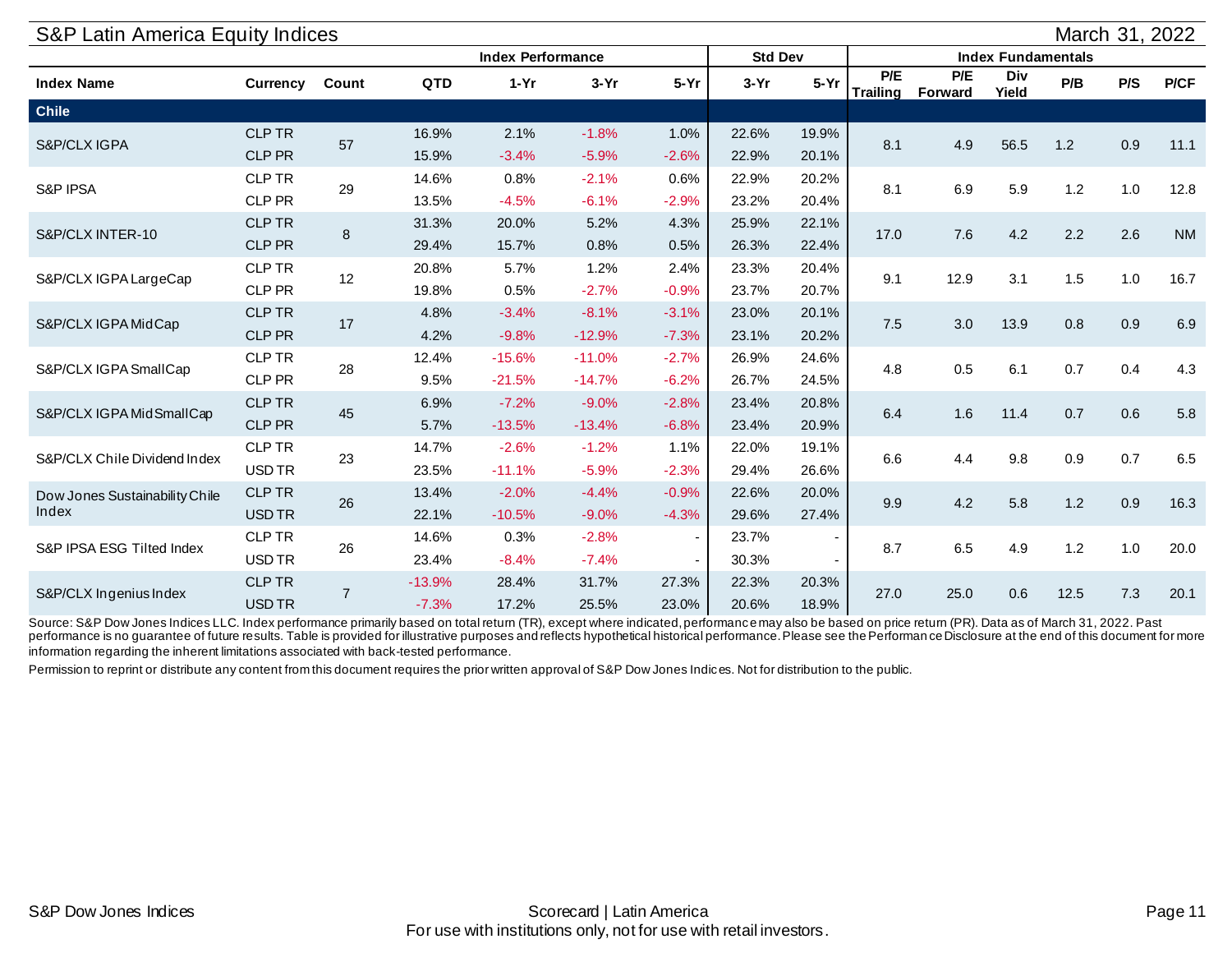| S&P Latin America Equity Indices                     |                                |                 |                      |                          |                      |                                                      |                |                                                      |                        |                |                           |     | March 31, 2022 |           |
|------------------------------------------------------|--------------------------------|-----------------|----------------------|--------------------------|----------------------|------------------------------------------------------|----------------|------------------------------------------------------|------------------------|----------------|---------------------------|-----|----------------|-----------|
|                                                      |                                |                 |                      | <b>Index Performance</b> |                      |                                                      | <b>Std Dev</b> |                                                      |                        |                | <b>Index Fundamentals</b> |     |                |           |
| <b>Index Name</b>                                    | <b>Currency</b>                | Count           | <b>QTD</b>           | $1-Yr$                   | $3-Yr$               | $5-Yr$                                               | $3-Yr$         | $5-Yr$                                               | P/E<br><b>Trailing</b> | P/E<br>Forward | Div<br>Yield              | P/B | P/S            | P/CF      |
| <b>Chile</b>                                         |                                |                 |                      |                          |                      |                                                      |                |                                                      |                        |                |                           |     |                |           |
| <b>Sector Indices</b>                                |                                |                 |                      |                          |                      |                                                      |                |                                                      |                        |                |                           |     |                |           |
| S&P/CLX IGPA Consumer<br><b>Staples</b>              | <b>CLP TR</b><br><b>CLP PR</b> | 12              | $-0.1%$<br>$-0.4%$   | 2.5%<br>$-3.4%$          | $-1.8%$<br>$-5.8%$   | $\overline{\phantom{a}}$<br>$\overline{\phantom{a}}$ | 21.7%<br>22.0% | $\overline{\phantom{a}}$<br>$\overline{\phantom{a}}$ | 9.7                    | 9.0            | 12.1                      | 1.2 | 0.5            | 4.7       |
| S&P/CLX IGPA Financials                              | <b>CLP TR</b><br>CLP PR        | 9               | 28.1%<br>23.9%       | $-1.5%$<br>$-6.2%$       | $-3.9%$<br>$-7.9%$   | $\overline{\phantom{a}}$<br>$\overline{\phantom{a}}$ | 26.0%<br>25.4% | $\overline{\phantom{a}}$<br>$\overline{\phantom{a}}$ | 7.5                    | 9.2            | 6.0                       | 1.3 | 2.7            | <b>NM</b> |
| S&P/CLX IGPA Information<br>Technology               | <b>CLP TR</b><br><b>CLP PR</b> | $\mathbf{1}$    | 25.5%<br>25.5%       | $-24.2%$<br>$-32.1%$     | $-29.5%$<br>$-32.6%$ | $\overline{\phantom{a}}$<br>÷                        | 39.5%<br>39.5% | $\overline{\phantom{a}}$                             | <b>NM</b>              | 6.7            | 2.4                       | 0.5 | 0.3            | 3.1       |
| S&P/CLX IGPA Communication<br>Services               | CLP TR<br>CLP PR               | $\overline{2}$  | 18.7%<br>18.7%       | $-3.5%$<br>$-6.7%$       | $-13.3%$<br>$-15.2%$ | $\overline{\phantom{a}}$<br>$\overline{\phantom{a}}$ | 35.3%<br>35.3% | $\blacksquare$<br>$\blacksquare$                     | 13.3                   | 7.4            | 3.9                       | 0.6 | 0.3            | 1.5       |
| S&P/CLX IGPA Utilities                               | <b>CLP TR</b><br>CLP PR        | $\overline{7}$  | $-2.7%$<br>$-3.3%$   | $-25.8%$<br>$-31.2%$     | $-11.1%$<br>$-17.0%$ | $\overline{\phantom{a}}$<br>$\overline{\phantom{a}}$ | 27.1%<br>27.9% |                                                      | 9.4                    | 2.1            | 16.4                      | 0.7 | 0.8            | 4.2       |
| S&P/CLX IGPA Real Estate                             | <b>CLP TR</b><br>CLP PR        | $\mathfrak{B}$  | $-11.2%$<br>$-11.2%$ | $-39.3%$<br>$-40.4%$     | $-18.7%$<br>$-20.4%$ | $\overline{\phantom{a}}$<br>$\overline{\phantom{a}}$ | 36.4%<br>36.4% |                                                      | 26.0                   | 12.8           | 3.5                       | 0.7 | 5.3            | 7.1       |
| <b>Domestic-Focused Indices</b>                      |                                |                 |                      |                          |                      |                                                      |                |                                                      |                        |                |                           |     |                |           |
| S&P/CLX Construction & Real<br><b>Estate</b>         | <b>CLP TR</b><br><b>CLP PR</b> | 8               | $-10.3%$<br>$-10.3%$ | $-42.8%$<br>$-44.0%$     | $-22.0%$<br>$-23.7%$ | $\overline{\phantom{a}}$<br>÷                        | 35.2%<br>35.2% | $\overline{\phantom{a}}$<br>$\overline{\phantom{a}}$ | 14.0                   | 11.3           | 3.9                       | 0.6 | 1.2            | 5.4       |
| S&P/CLX Food & Beverage                              | <b>CLP TR</b><br>CLP PR        | 10              | $-5.5%$<br>$-6.0%$   | $-6.3%$<br>$-10.8%$      | $-9.5%$<br>$-13.2%$  | $\overline{\phantom{a}}$<br>$\overline{\phantom{a}}$ | 18.7%<br>18.7% | $\overline{\phantom{a}}$                             | 10.1                   | 9.9            | 11.2                      | 1.4 | 0.8            | 6.6       |
| S&P/CLX Financials Ex-Banks                          | <b>CLP TR</b><br>CLP PR        | $\overline{4}$  | 44.3%<br>32.0%       | 36.4%<br>19.7%           | 2.4%<br>$-3.4%$      | $\overline{\phantom{a}}$<br>÷                        | 33.9%<br>33.7% | $\overline{\phantom{a}}$                             | 2.6                    | 0.0            | 10.2                      | 0.7 | 0.4            | <b>NM</b> |
| S&P/CLX Industrial<br>Conglomerates & Transportation | <b>CLP TR</b><br>CLP PR        | 5               | 14.4%<br>14.4%       | 42.5%<br>23.7%           | 1.2%<br>$-4.7%$      | $\overline{\phantom{a}}$<br>$\overline{\phantom{a}}$ | 33.7%<br>33.8% |                                                      | 2.5                    | 0.4            | 1.3                       | 0.9 | 0.3            | 3.4       |
| <b>S&amp;P/CLX Natural Resources</b><br>Index        | <b>CLP TR</b><br>CLP PR        | $6\phantom{1}6$ | 34.6%<br>34.6%       | 27.3%<br>21.9%           | 15.6%<br>12.4%       | $\overline{\phantom{a}}$<br>÷                        | 24.4%<br>24.7% | $\overline{\phantom{a}}$                             | 13.6                   | 14.0           | 1.4                       | 2.0 | 1.4            | 8.8       |
| S&P/CLX Utilities & Telecom<br>Index                 | <b>CLP TR</b><br>CLP PR        | 9               | $-0.5%$<br>$-1.0%$   | $-23.5%$<br>$-28.7%$     | $-11.2%$<br>$-16.7%$ | $\overline{\phantom{a}}$<br>$\overline{\phantom{a}}$ | 26.6%<br>27.3% | $\blacksquare$<br>$\blacksquare$                     | 9.8                    | 2.3            | 14.7                      | 0.7 | 0.7            | 3.4       |
| S&P/CLX Banks                                        | <b>CLP TR</b><br>CLP PR        | $\sqrt{5}$      | 26.8%<br>23.1%       | $-4.3%$<br>$-8.2%$       | $-4.5%$<br>$-8.4%$   | $\overline{\phantom{a}}$<br>÷                        | 26.4%<br>25.9% | $\overline{\phantom{a}}$<br>$\overline{\phantom{a}}$ | 9.4                    | 9.2            | 5.6                       | 1.4 | 3.4            | <b>NM</b> |
| S&P/CLX Retail Index                                 | CLP TR<br>CLP PR               | 8               | $-0.5%$<br>$-0.6%$   | $-6.3%$<br>$-10.7%$      | $-9.0%$<br>$-11.5%$  | $\overline{\phantom{a}}$<br>$\overline{\phantom{a}}$ | 36.7%<br>37.2% |                                                      | 8.2                    | 9.9            | 7.1                       | 0.9 | 0.4            | 4.7       |

Source: S&P Dow Jones Indices LLC. Index performance primarily based on total return (TR), except where indicated, performance may also be based on price return (PR). Data as of March 31, 2022. Past performance is no guarantee of future results. Table is provided for illustrative purposes and reflects hypothetical historical performance. Please see the Performance Disclosure at the end of this document for more information regarding the inherent limitations associated with back-tested performance.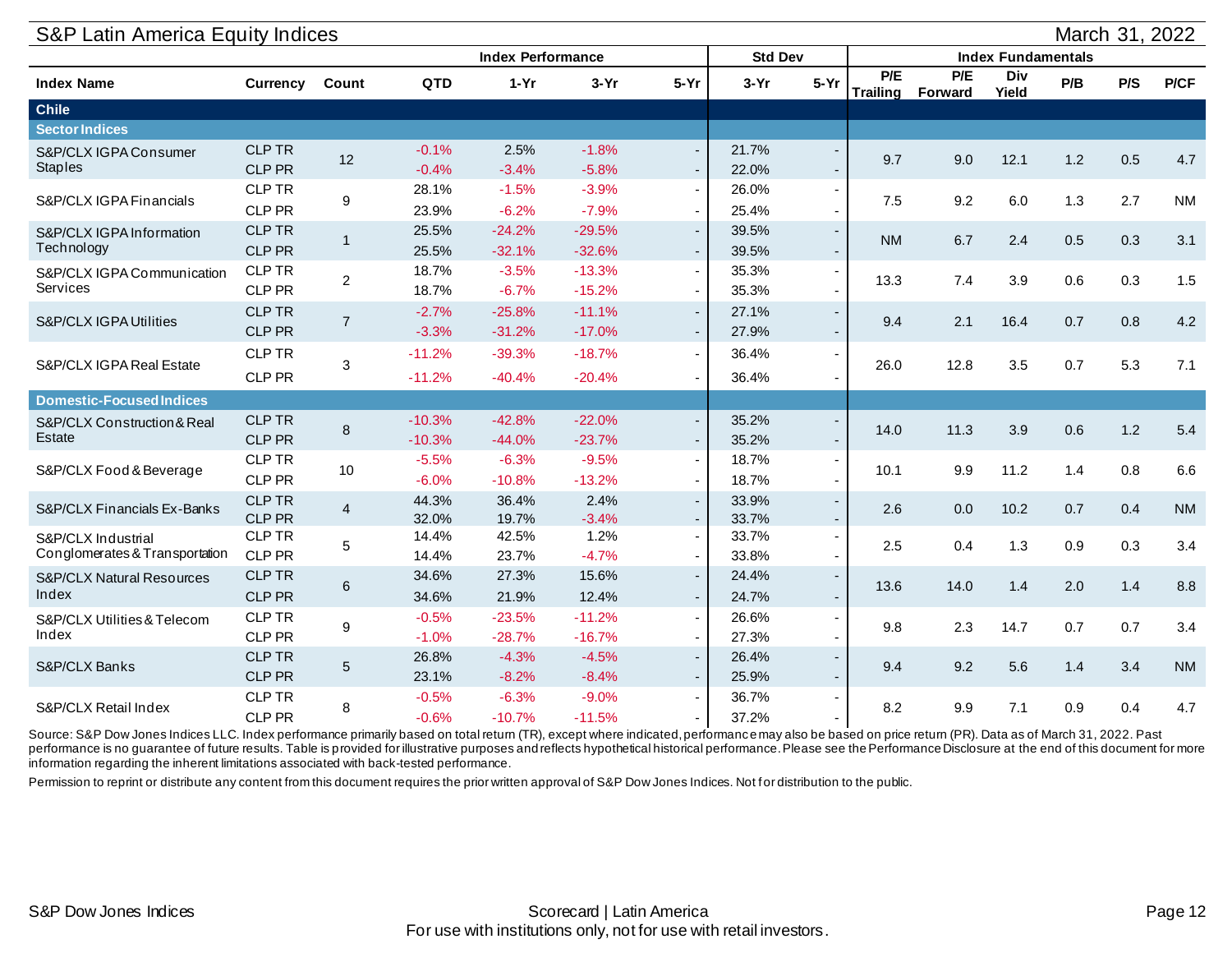# S&P Latin America Equity Indices March 31, 2022

<span id="page-12-0"></span>

|                             |            |       |            | <b>Index Performance</b> |        |        | <b>Std Dev</b> |       | <b>Index Fundamentals</b><br>P/E<br>P/E<br>Div |                |       |                                 |     |           |
|-----------------------------|------------|-------|------------|--------------------------|--------|--------|----------------|-------|------------------------------------------------|----------------|-------|---------------------------------|-----|-----------|
| <b>Index Name</b>           | Currency   | Count | <b>QTD</b> | $1-Yr$                   | $3-Yr$ | $5-Yr$ | $3-Yr$         | 5-Yr  | Trailing                                       | <b>Forward</b> | Yield | P/B                             | P/S | P/CF      |
| Colombia                    |            |       |            |                          |        |        |                |       |                                                |                |       |                                 |     |           |
| S&P Colombia BMI            | COP        | 16    | 21.0%      | 37.1%                    | 6.8%   | 8.4%   | 24.9%          | 21.3% | 11.0                                           | 8.9            |       |                                 |     | <b>NM</b> |
|                             | USD        |       | 30.8%      | 34.1%                    | 1.1%   | 2.9%   | 35.6%          | 30.5% |                                                |                |       | 1.3<br>1.2<br>1.1               |     |           |
| S&P Colombia Select Index   | <b>COP</b> | 16    | 18.6%      | 33.3%                    | 7.0%   | 8.4%   | 23.7%          | 20.4% | 11.6                                           |                |       |                                 |     | 627.5     |
|                             | <b>USD</b> |       | 27.2%      | 30.5%                    | 1.3%   | 2.9%   | 34.4%          | 29.6% |                                                | 10.3           |       |                                 |     |           |
|                             | <b>COP</b> |       | 12.7%      | 31.1%                    | 8.2%   | 8.6%   | 23.1%          | 19.9% |                                                |                |       |                                 |     |           |
| S&P Colombia Dividend Index | USD        | 15    | 20.8%      | 28.4%                    | 2.5%   | 3.1%   | 33.7%          | 29.0% | 11.7                                           | 12.0           | 3.8   | 5.3<br>۱.5<br>4.6<br>1.4<br>1.2 |     | <b>NM</b> |

Source: S&P Dow Jones Indices LLC. Index performance primarily based on total return (TR), except where indicated, performance may be based on price return (PR). Data as of March 31, 2022. Past performance is no guarantee of future results. Table is provided for illustrative purposes and reflects hypothetical historical performance. Please see the Performance Disclosure at the end of this document for more information regarding the inherent limitations associated with back-tested performance.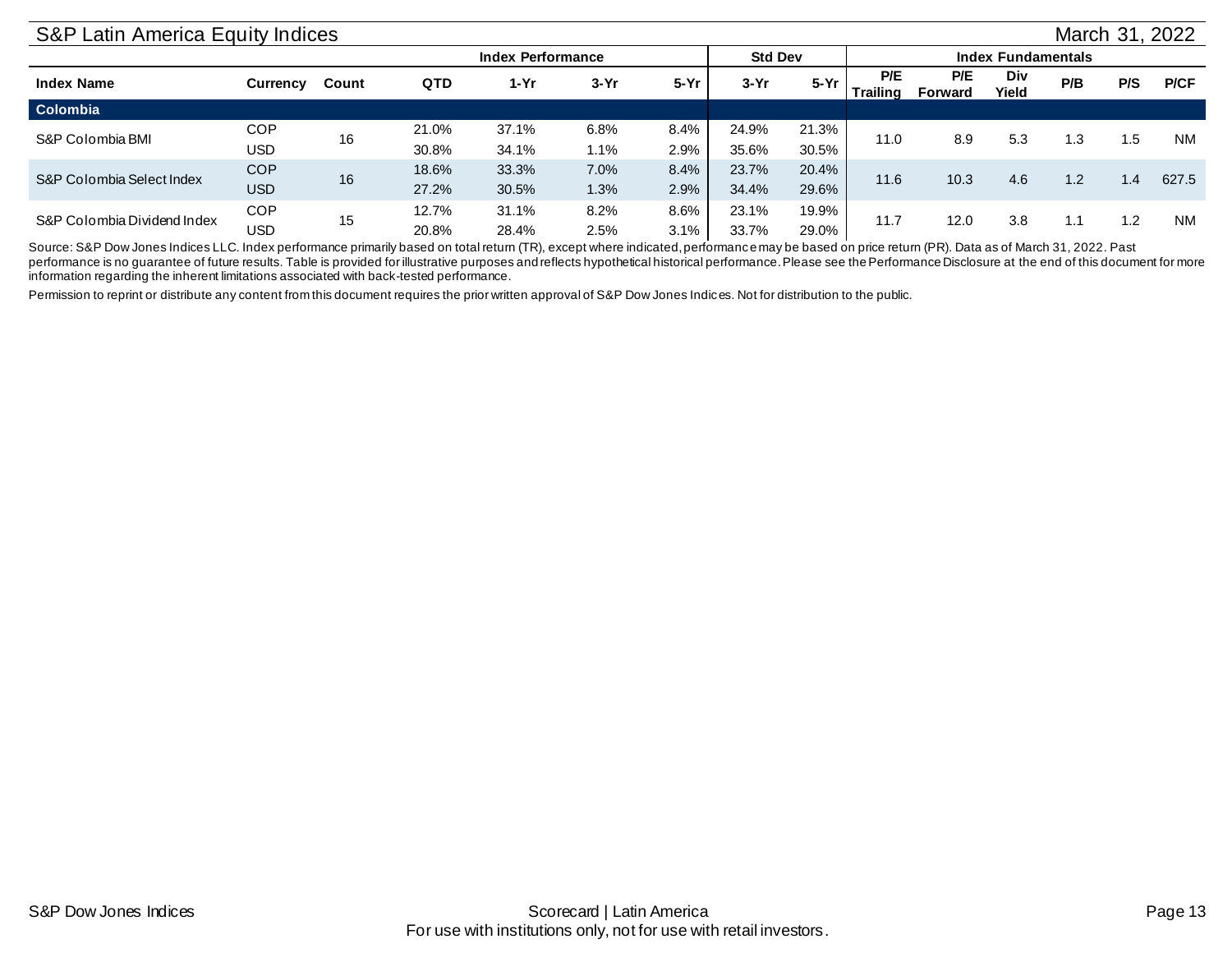<span id="page-13-0"></span>

| S&P Latin America Equity Indices                                                |                          |                          |                      |                          |                |                |                |                |      |                         |                           |      | March 31, 2022 |         |
|---------------------------------------------------------------------------------|--------------------------|--------------------------|----------------------|--------------------------|----------------|----------------|----------------|----------------|------|-------------------------|---------------------------|------|----------------|---------|
|                                                                                 |                          |                          |                      | <b>Index Performance</b> |                |                | <b>Std Dev</b> |                |      |                         | <b>Index Fundamentals</b> |      |                |         |
| <b>Index Name</b>                                                               | Currency                 | Count                    | QTD                  | $1-Yr$                   | $3-Yr$         | $5-Yr$         | $3-Yr$         | $5-Yr$         | P/E  | P/E<br>Trailing Forward | Div<br>Yield              | P/B  | P/S            | P/CF    |
| <b>Mexico</b>                                                                   |                          |                          |                      |                          |                |                |                |                |      |                         |                           |      |                |         |
| S&P/BMV IPC*                                                                    | <b>MXN</b><br><b>USD</b> | 35                       | 6.1%<br>9.4%         | 19.7%<br>23.0%           | 9.3%<br>8.4%   | 3.1%<br>1.9%   | 17.3%<br>27.6% | 16.5%<br>25.9% | 15.7 | 15.4                    | 1.7                       | 2.2  | 1.4            | 7.5     |
| S&P/BMV IRT                                                                     | <b>MXN</b><br><b>USD</b> | 35                       | 6.4%<br>9.7%         | 23.2%<br>26.6%           | 12.3%<br>11.4% | 5.7%<br>4.5%   | 17.5%<br>27.7% | 16.6%<br>26.0% |      |                         |                           |      |                |         |
| S&P/BMV IRT CompMx                                                              | <b>MXN</b>               | 48                       | 6.3%                 | 23.1%                    | 12.6%          | 6.1%           | 17.4%          | 16.4%          | 15.6 | 15.2                    | 1.7                       | 2.1  | 1.4            | 7.5     |
| S&P/BMV IRT LargeCap                                                            | <b>MXN</b>               | 16                       | 5.0%                 | 21.1%                    | 10.4%          | 4.3%           | 16.2%          | 15.9%          | 15.4 | 15.5                    | 1.2                       | 1.9  | 1.4            | 7.2     |
| S&P/BMV IRT MidCap                                                              | <b>MXN</b>               | 18                       | 6.9%                 | 28.6%                    | 14.3%          | 8.1%           | 23.4%          | 20.5%          | 14.9 | 14.4                    | 3.7                       | 2.3  | 1.2            | 7.8     |
| S&P/BMV IRT SmallCap                                                            | <b>MXN</b>               | 14                       | 5.4%                 | 18.0%                    | 16.6%          | 9.9%           | 22.4%          | 19.2%          | 16.3 | 13.5                    | 1.6                       | 1.5  | 0.9            | 6.3     |
| S&P/BMV Mexico (INMEX)                                                          | <b>MXN</b>               | 20                       | 5.8%                 | 22.8%                    | 13.7%          | 6.5%           | 17.6%          | 17.0%          | 15.3 | 15.4                    | 1.8                       | 2.0  | 1.3            | $7.2$   |
| S&P/BMV Dividend / Rentable                                                     | <b>MXN</b>               | 20                       | 3.0%                 | 18.0%                    | 10.5%          | 5.5%           | 18.0%          | 17.0%          | 13.5 | 14.7                    | 2.9                       | 2.1  | $1.2$          | $6.6\,$ |
| S&P/BMV IPC CompMx Trailing<br>Income Equities /<br>S&P/BMV IPC CompMx Rentable | <b>MXN</b>               | 25                       | 7.8%                 | 24.8%                    | 16.5%          | 9.0%           | 19.0%          | 17.8%          | 13.8 | 14.9                    | 2.4                       | 2.0  | 1.3            | 7.1     |
| S&P/BMV Bursa Optimo Index                                                      | <b>MXN</b>               | 30                       | 6.3%                 | 22.0%                    | 11.7%          | 4.6%           | 18.3%          | 17.2%          | 14.4 | 14.8                    | 2.6                       | 2.0  | $1.2$          | 6.1     |
| S&P/BMV Quality, Value, &<br>Growth                                             | <b>MXN</b>               | 24                       | 1.5%                 | 12.7%                    | 6.9%           | 2.3%           | 18.7%          | 16.8%          | 11.1 | 13.3                    | 2.1                       | 1.5  | 1.1            | 5.3     |
| <b>S&amp;P/BMV Market Makers</b>                                                | <b>MXN</b>               | 19                       | 1.8%                 | 16.6%                    | 7.2%           | 3.6%           | 18.4%          | 16.1%          | 13.8 | 11.3                    | 2.4                       | 1.5  | 1.3            | 8.7     |
| S&P/BMV IPC Equal Weight                                                        | <b>MXN</b>               | 35                       | 8.0%                 | 24.2%                    | 10.1%          | 4.4%           | 19.3%          | 17.4%          | 14.0 | 14.7                    | 2.5                       | 1.8  | 1.3            | 6.5     |
| S&P/BMV Total Mexico Index                                                      | <b>MXN</b><br><b>USD</b> | 53                       | 6.2%<br>9.5%         | 22.3%<br>25.6%           | 12.3%<br>11.4% | 6.0%<br>4.9%   | 17.7%<br>27.9% | 16.5%<br>26.0% | 14.8 | 14.9                    | 1.9                       | 1.9  | 1.4            | 7.5     |
| <b>Real Estate/Bienes &amp; Raices</b>                                          |                          |                          |                      |                          |                |                |                |                |      |                         |                           |      |                |         |
| S&P/BMV FIBRAS Index                                                            | <b>MXN</b>               | 10                       | 1.8%                 | 6.0%                     | 7.5%           | 6.5%           | 20.6%          | 19.1%          | 5.7  | 10.4                    | 5.9                       | 0.6  | 5.4            | 7.6     |
| S&P/BMV Housing/HABITA<br>Index                                                 | <b>MXN</b>               | 3                        | $-9.3%$              | $-11.1%$                 | $-13.2%$       | $-12.8%$       | 19.7%          | 17.8%          | 5.2  | 7.2                     | 3.3                       | 0.3  | 0.6            | 2.3     |
| <b>International Indices</b>                                                    |                          |                          |                      |                          |                |                |                |                |      |                         |                           |      |                |         |
| S&P/BMV Brazil 15 Index                                                         | <b>MXN</b>               | 15                       | 23.2%                | 22.8%                    | 1.9%           | 4.4%           | 28.8%          | 28.7%          | 6.6  | 8.3                     | 5.0                       | 1.5  | 1.0            | 8.1     |
| S&P/BMV China SX20 Index                                                        | <b>MXN</b>               | 20                       | $-14.5%$             | $-43.3%$                 | $-9.7%$        | $-1.9%$        | 24.5%          | 23.3%          | 20.5 | 16.5                    | 1.4                       | 1.6  | 1.0            | 7.1     |
| S&P/BMV Mexico-Brazil Index                                                     | <b>MXN</b>               | 20                       | 16.8%                | 30.5%                    | 8.4%           | 7.4%           | 23.2%          | 20.9%          | 8.6  | 9.9                     | 4.1                       | 2.0  | 1.4            | 5.8     |
| S&P/BMV Ingenius Index                                                          | <b>MXN</b><br><b>USD</b> | 12                       | $-13.2%$<br>$-10.5%$ | 12.3%<br>15.4%           | 26.7%<br>25.7% | 27.6%<br>26.2% | 20.2%<br>21.4% | 21.3%<br>21.2% | 32.6 | 30.1                    | 0.3                       | 11.1 | 8.8            | 26.0    |
| S&P/BMV IPC 2X Leverage Daily<br>S&P/BMV IPC Diario Doble                       | <b>MXN</b>               | $\overline{\phantom{a}}$ | 11.8%                | 40.3%                    | 15.5%          | 3.3%           | 34.6%          | 32.9%          |      |                         |                           |      |                |         |
| S&P/BMV IPC Inverse Daily<br>S&P/BMV IPC Diario Inverso                         | <b>MXN</b>               |                          | $-6.5%$              | $-18.1%$                 | $-11.6%$       | $-5.7%$        | 17.3%          | 16.6%          |      |                         |                           |      |                |         |

Source: S&P Dow Jones Indices LLC. Index performance primarily based on total return. Data as of March 31, 2022. Past performance is no guarantee of future results. Table is provided for illustrative purposes and reflects hypothetical historical performance. Please see the Performance Disclosure at the end of this document for more information regarding the inherent limitations associa ted with back-tested performance. \*Index performance is based on price return.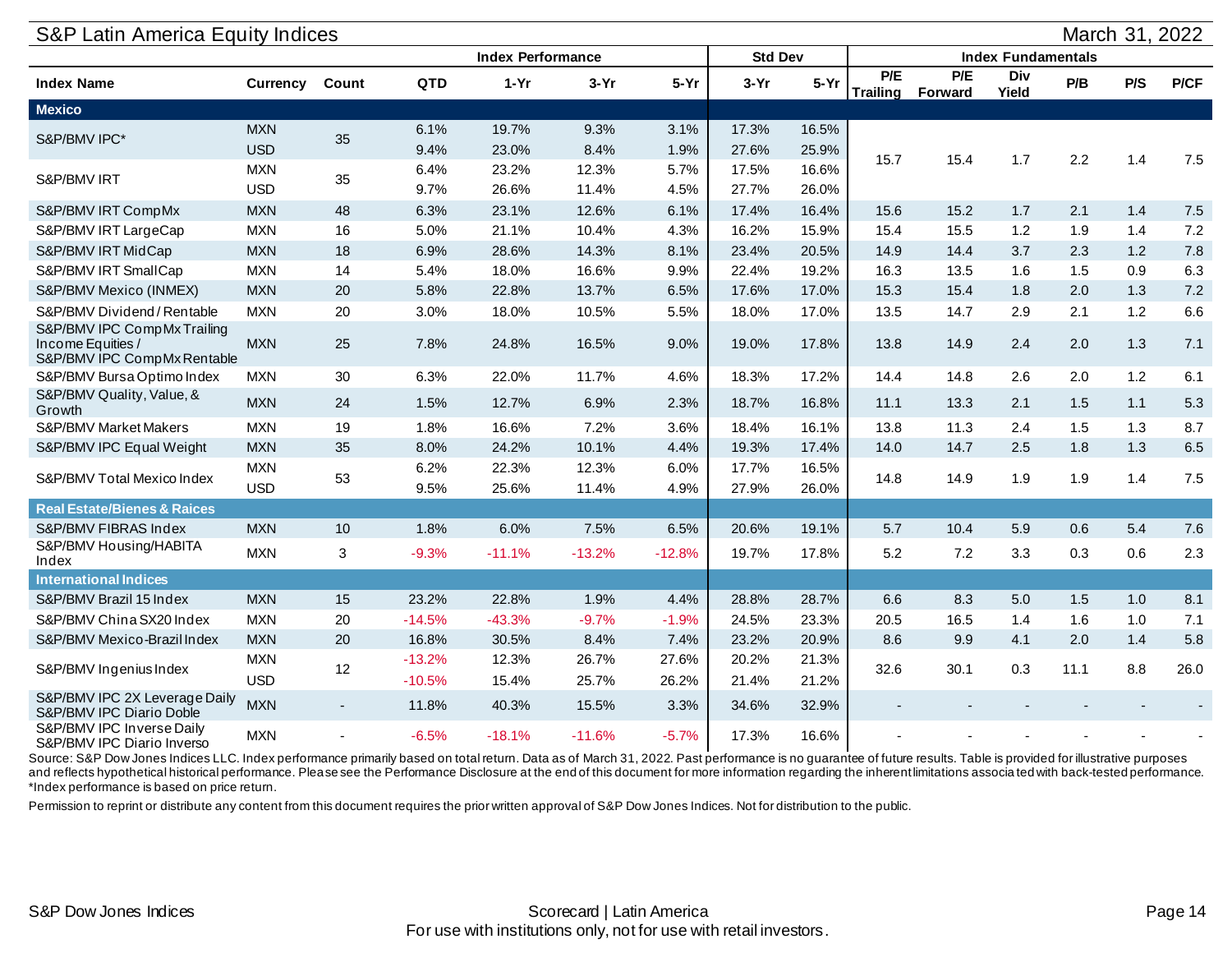| S&P Latin America Equity Indices                                |                          |                |              |                          |                |              |                |                |                        |                |                           |     | March 31, 2022 |      |
|-----------------------------------------------------------------|--------------------------|----------------|--------------|--------------------------|----------------|--------------|----------------|----------------|------------------------|----------------|---------------------------|-----|----------------|------|
|                                                                 |                          |                |              | <b>Index Performance</b> |                |              | <b>Std Dev</b> |                |                        |                | <b>Index Fundamentals</b> |     |                |      |
| <b>Index Name</b>                                               | <b>Currency Count</b>    |                | <b>QTD</b>   | $1-Yr$                   | $3-Yr$         | $5-Yr$       | $3-Yr$         | $5-Yr$         | P/E<br><b>Trailing</b> | P/E<br>Forward | <b>Div</b><br>Yield       | P/B | P/S            | P/CF |
| <b>Mexico</b>                                                   |                          |                |              |                          |                |              |                |                |                        |                |                           |     |                |      |
| Sustainable Indices/Indices de Sustentabilidad                  |                          |                |              |                          |                |              |                |                |                        |                |                           |     |                |      |
| S&P/BMV Total Mexico ESG<br>Index                               | <b>MXN</b><br><b>USD</b> | 29             | 3.0%<br>6.2% | 19.1%<br>22.4%           | 12.2%<br>11.3% | 6.3%<br>5.1% | 20.8%<br>30.6% | 19.0%<br>28.1% | 14.0                   | 12.7           | 2.9                       | 1.3 | 0.9            | 5.6  |
| S&P/BMV IPC CompMx Rentable<br>ESG Tilted Index/                | <b>MXN</b>               | 24             | 1.9%         | 21.0%                    | 12.8%          | 7.0%         | 20.0%          | 18.3%          | 12.8                   | 15.0           | 2.7                       | 1.7 | 1.0            | 6.0  |
| S&P/BMV IPC CompMx Trailing<br>Income Equities ESG Tilted Index | <b>USD</b>               |                | 5.1%         | 24.4%                    | 11.9%          | 5.8%         | 29.7%          | 27.5%          |                        |                |                           |     |                |      |
| S&P/BMV IPC ESG Tilted                                          | <b>MXN</b>               | 34             | 2.2%         | 22.1%                    | 10.4%          | 4.1%         | 19.4%          | 18.1%          | 15.7                   | 15.8           | 1.9                       | 2.1 | 1.2            | 6.9  |
| (Heavy) Index                                                   |                          |                | 5.4%         | 25.5%                    | 9.5%           | 3.0%         | 29.4%          | 27.3%          |                        |                |                           |     |                |      |
| S&P/BMV IPC ESG Tilted (Light)                                  | <b>MXN</b>               | 34             | 3.0%         | 22.6%                    | 10.6%          | 4.5%         | 18.0%          | 17.0%          | 16.1                   | 15.8           | 1.9                       | 2.1 | 1.3            | 7.4  |
| Index                                                           |                          |                | 6.2%         | 26.0%                    | 9.7%           | 3.4%         | 28.1%          | 26.4%          |                        |                |                           |     |                |      |
| S&P/BMV IPC ESG Tilted                                          | <b>MXN</b>               | 34             | 2.7%         | 22.4%                    | 10.6%          | 4.3%         | 18.4%          | 17.3%          | 16.0                   | 15.8           | 1.9                       | 2.1 | 1.3            | 7.2  |
| (Moderate) Index                                                |                          |                | 5.9%         | 25.8%                    | 9.7%           | 3.2%         | 28.4%          | 26.7%          |                        |                |                           |     |                |      |
| S&P/BMV IPC ESG Tilted Index                                    | <b>MXN</b>               | 34             | 2.4%         | 22.2%                    | 10.5%          | 4.2%         | 18.8%          | 17.7%          | 15.8                   | 15.9           | 1.9                       | 2.1 | 1.3            | 7.0  |
|                                                                 |                          |                | 5.6%         | 25.6%                    | 9.6%           | 3.0%         | 28.9%          | 27.0%          |                        |                |                           |     |                |      |
| <b>Currency Indices/Indices de Cambios</b>                      |                          |                |              |                          |                |              |                |                |                        |                |                           |     |                |      |
| S&P/BMV MXN-USD                                                 | <b>MXN</b>               | $\sim$         | $-3.0%$      | $-2.7%$                  | 0.8%           | 1.2%         | 15.6%          | 14.4%          |                        |                |                           |     |                |      |
| S&P/BMV USD-MXN                                                 | <b>MXN</b>               | $\blacksquare$ | 3.1%         | 2.8%                     | $-0.8%$        | $-1.2%$      | 14.3%          | 13.5%          |                        |                |                           |     |                |      |
| <b>Target Risk Indices</b>                                      |                          |                |              |                          |                |              |                |                |                        |                |                           |     |                |      |
| <b>S&amp;P BMV Mexico Target Risk</b><br>Aggressive Index       | <b>MXN</b>               |                | $-1.2%$      | 6.7%                     | 10.7%          | 8.1%         | 7.5%           | 7.0%           |                        |                |                           |     |                |      |
| S&P BMV Mexico Target Risk<br>Conservative Index                | <b>MXN</b>               |                | 0.6%         | 5.4%                     | 8.1%           | 7.8%         | 2.3%           | 2.1%           |                        |                |                           |     |                |      |
| S&P BMV Mexico Target Risk<br>Growth Index                      | <b>MXN</b>               |                | $-1.7%$      | 4.5%                     | 9.9%           | 8.3%         | 5.7%           | 5.1%           |                        |                |                           |     |                |      |
| S&P BMV Mexico Target Risk<br>Moderate Index                    | <b>MXN</b>               |                | $-1.1%$      | 3.9%                     | 9.1%           | 7.9%         | 4.6%           | 4.1%           |                        |                |                           |     |                |      |

Source: S&P Dow Jones Indices LLC. Index performance primarily based on total return. Data as of March 31, 2022. Past performance is no guarantee of future results. Table is provided for illustrative purposes and reflects hypothetical historical performance. Please see the Performance Disclosure at the end of this document for more information regarding the inherent limitations associated with back-tested performance. \*Index performance is based on price return.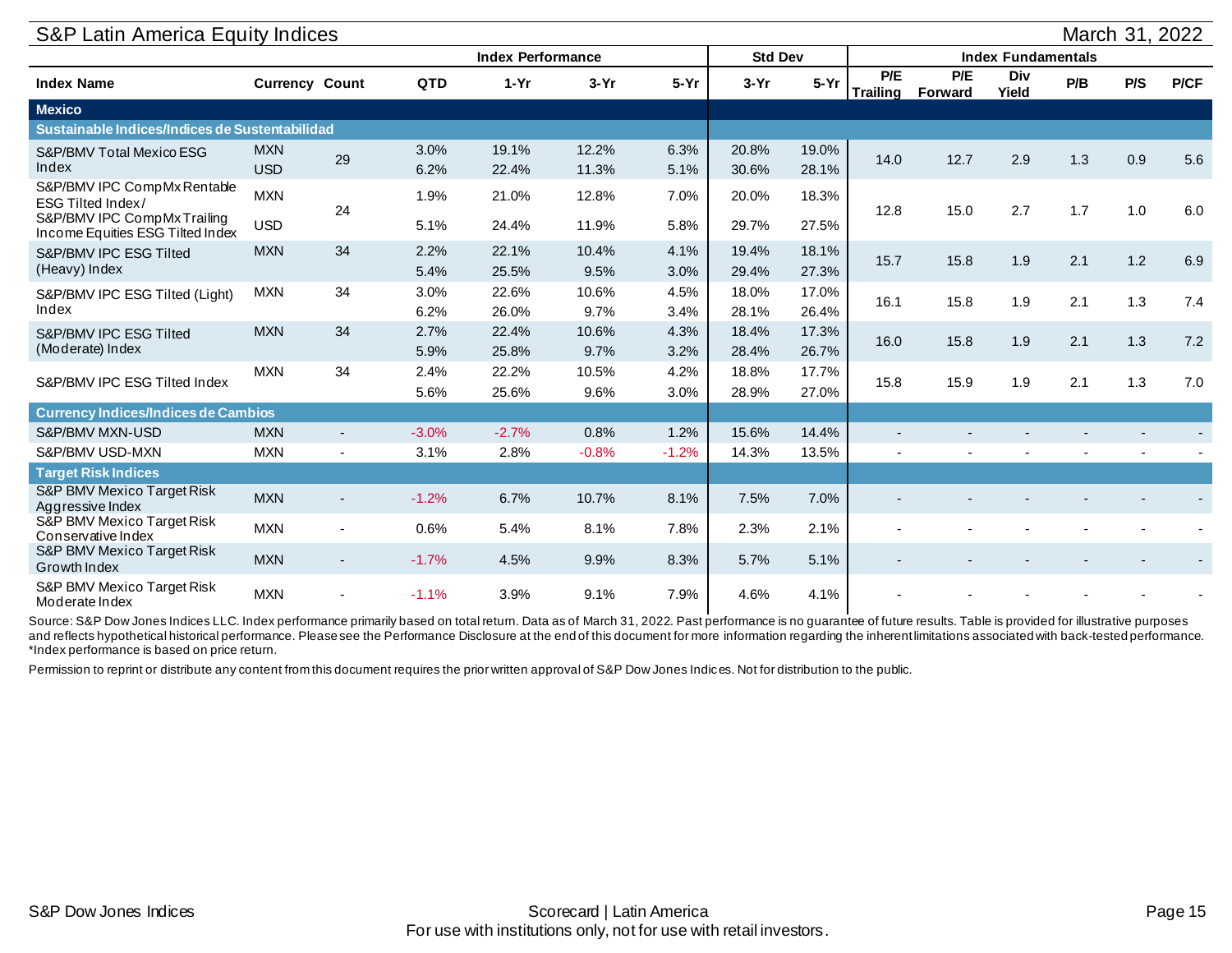| <b>S&amp;P Latin America Equity Indices</b>                            |                       |                |          |                          |        |        |                |        |                        |                |                           |     |     | March 31, 2022 |
|------------------------------------------------------------------------|-----------------------|----------------|----------|--------------------------|--------|--------|----------------|--------|------------------------|----------------|---------------------------|-----|-----|----------------|
|                                                                        |                       |                |          | <b>Index Performance</b> |        |        | <b>Std Dev</b> |        |                        |                | <b>Index Fundamentals</b> |     |     |                |
| <b>Index Name</b>                                                      | <b>Currency Count</b> |                | QTD      | $1-Yr$                   | $3-Yr$ | $5-Yr$ | $3-Yr$         | $5-Yr$ | P/E<br><b>Trailing</b> | P/E<br>Forward | Div<br>Yield              | P/B | P/S | P/CF           |
| <b>Mexico</b>                                                          |                       |                |          |                          |        |        |                |        |                        |                |                           |     |     |                |
| <b>Economic Activities/Actividad Economica</b>                         |                       |                |          |                          |        |        |                |        |                        |                |                           |     |     |                |
| <b>S&amp;P/BMV Commercial Services</b>                                 | MXN                   | 16             | 4.6%     | 29.7%                    | 15.5%  | 11.2%  | 21.6%          | 19.5%  | 22.8                   | 18.7           | 2.6                       | 3.1 | 1.7 | 7.1            |
| S&P/BMV Construction Index                                             | <b>MXN</b>            | 12             | 0.7%     | 10.8%                    | 16.0%  | 6.4%   | 18.2%          | 17.0%  | 12.1                   | 11.7           | 2.4                       | 1.3 | 1.4 | 6.5            |
| <b>S&amp;P/BMV Financial Services</b>                                  | <b>MXN</b>            | 10             | 21.0%    | 45.7%                    | 13.9%  | 8.0%   | 29.6%          | 25.6%  | 12.0                   | 9.5            | 2.2                       | 1.3 | 2.4 | <b>NM</b>      |
| S&P/BMV Infrastructure &<br>Transportation (Enlace)                    | <b>MXN</b>            | 10             | 6.1%     | 27.4%                    | 18.3%  | 9.2%   | 23.0%          | 20.7%  | 22.6                   | 19.6           | 3.3                       | 3.3 | 2.6 | 6.8            |
| S&P/BMV Manufacturing,<br>Electricity, & Water (Transforma)            | <b>MXN</b>            | 19             | $-3.5%$  | 13.9%                    | 6.6%   | 0.9%   | 15.4%          | 14.5%  | 12.6                   | 14.5           | 2.4                       | 1.4 | 0.6 | 5.1            |
| S&P/BMV Mining & Agriculture<br>(Extractiva)                           | <b>MXN</b>            | 6              | 29.6%    | 20.1%                    | 34.6%  | 17.4%  | 27.4%          | 27.5%  | 12.6                   | 13.4           | 0.0                       | 2.6 | 2.4 | 6.9            |
| S&P/BMV Retail & Distributors<br>(Comercio)                            | <b>MXN</b>            | 14             | 0.5%     | 19.8%                    | 8.1%   | 5.3%   | 14.9%          | 14.2%  | 18.2                   | 15.2           | 1.9                       | 2.1 | 0.8 | 7.4            |
| <b>Investable Select Sectors</b>                                       |                       |                |          |                          |        |        |                |        |                        |                |                           |     |     |                |
| S&P/BMV Consumer Staples<br>Select Sector (Cons. Frecuente)            | <b>MXN</b>            | 13             | $-0.7%$  | 16.4%                    | 8.3%   | 3.9%   | 11.5%          | 11.5%  | 12.9                   | 18.0           | 2.7                       | 1.7 | 0.8 | 6.0            |
| S&P/BMV Financials Select<br>Sector                                    | <b>MXN</b>            | 11             | 21.8%    | 46.6%                    | 14.1%  | 8.0%   | 29.7%          | 25.6%  | 14.1                   | 10.5           | 1.9                       | 1.7 | 3.0 | <b>NM</b>      |
| S&P/BMV Industrials Select<br>Sector                                   | <b>MXN</b>            | 15             | 5.0%     | 22.5%                    | 11.5%  | 5.1%   | 26.3%          | 23.0%  | 14.8                   | 14.3           | 4.0                       | 2.1 | 1.1 | 6.6            |
| S&P/BMV Materials Select<br>Sector                                     | <b>MXN</b>            | 10             | 4.1%     | 12.0%                    | 16.6%  | 5.2%   | 22.0%          | 19.8%  | 13.8                   | 12.3           | 1.1                       | 1.5 | 0.9 | 5.9            |
| Analytical Sectors/Sectores Analiticos*                                |                       |                |          |                          |        |        |                |        |                        |                |                           |     |     |                |
| S&P/BMV Consumer<br>Discretionary Sector (Serv. de<br>Cons. No Basico) | <b>MXN</b>            | 13             | $-10.1%$ | 1.2%                     | 1.1%   | 5.1%   | 15.8%          | 17.7%  | 27.5                   | 16.3           | 0.7                       | 1.9 | 1.5 | 7.7            |
| S&P/BMV Consumer Staples<br>Sector (Prod. de Cons.<br>Frecuente)       | <b>MXN</b>            | 17             | 3.1%     | 21.0%                    | 9.4%   | 5.5%   | 12.4%          | 12.4%  | 21.2                   | 22.1           | 2.1                       | 2.8 | 1.2 | 10.6           |
| S&P/BMV Financials Sector<br>(Serv. Financieros)                       | <b>MXN</b>            | 23             | 19.3%    | 39.8%                    | 9.9%   | 4.3%   | 25.8%          | 22.8%  | 12.9                   | 10.8           | 1.3                       | 1.6 | 2.7 | 32.7           |
| S&P/BMV Health Care Sector<br>(Salud)                                  | <b>MXN</b>            | $\overline{4}$ | $-0.6%$  | 12.6%                    | 8.6%   | 2.9%   | 15.2%          | 13.6%  | 14.7                   | 13.1           | 1.8                       | 2.0 | 0.6 | 9.4            |
| S&P/BMV Industrials Sector                                             | <b>MXN</b>            | 30             | 3.2%     | 15.6%                    | 5.9%   | 0.6%   | 21.3%          | 18.7%  | 17.0                   | 15.3           | 3.1                       | 2.0 | 1.3 | 7.9            |
| S&P/BMV Materials Sector                                               | <b>MXN</b>            | 19             | 14.4%    | 11.3%                    | 19.7%  | 6.1%   | 22.1%          | 21.2%  | 12.5                   | 12.7           | 0.5                       | 2.0 | 1.4 | 6.7            |
| <b>S&amp;P/BMV Comm Services</b><br>Sector                             | <b>MXN</b>            | 8              | $-0.9%$  | 43.2%                    | 11.8%  | 4.1%   | 22.0%          | 20.1%  | 19.6                   | 15.2           | 1.9                       | 2.8 | 1.5 | 4.9            |

Source: S&P Dow Jones Indices LLC. Index performance primarily based on total return. Data as of March 31, 2022. Past performance is no guarantee of future results. Table is provided for illustrative purposes and reflects hypothetical historical performance. Please see the Performance Disclosure at the end of this document for more information regarding the inherent limitations associated with back-tested performance. \*Index performance is based on price return.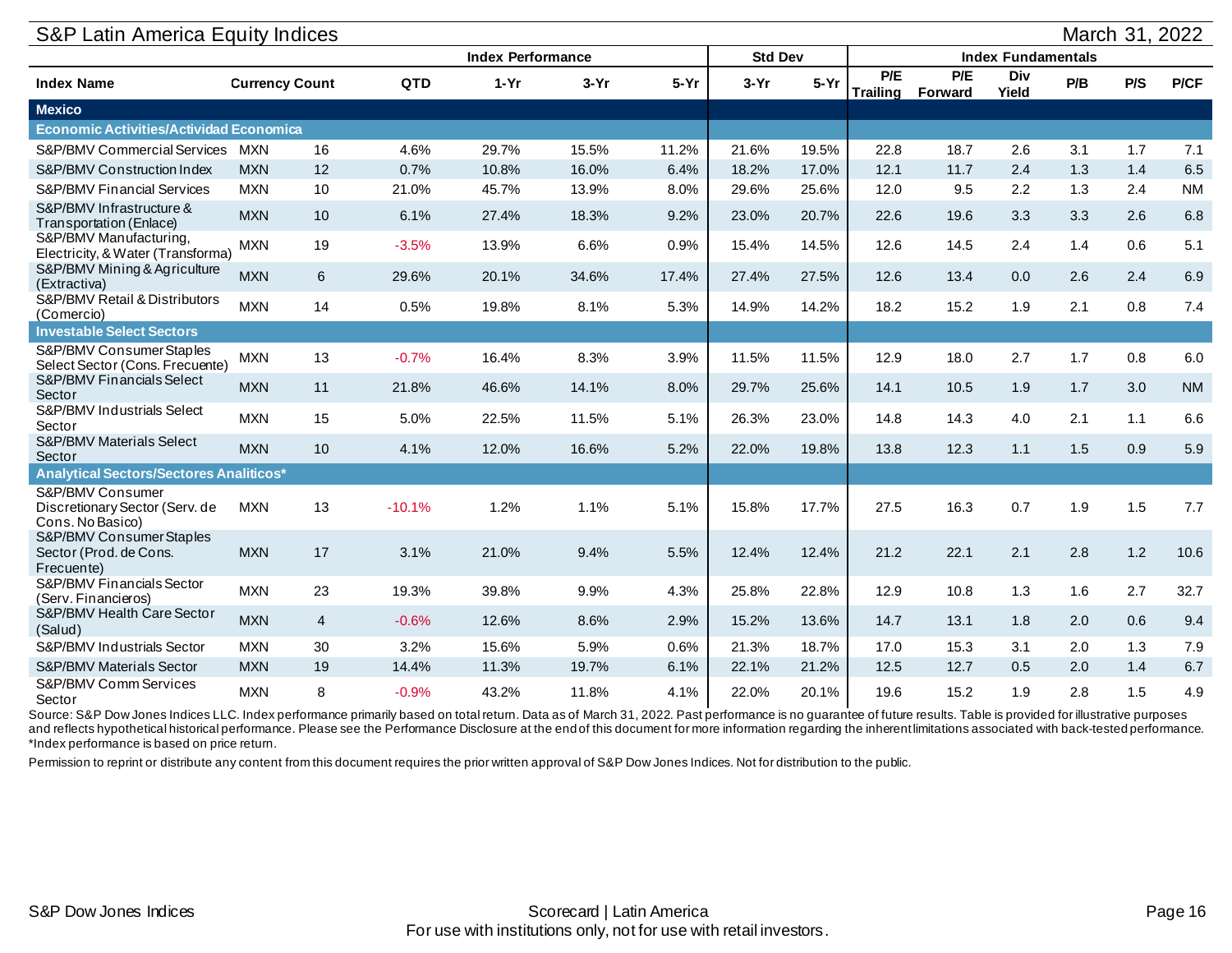| S&P Latin America Equity Indices                  |            |            |                          |        |         | March 31, 2022 |        |  |  |  |  |  |  |
|---------------------------------------------------|------------|------------|--------------------------|--------|---------|----------------|--------|--|--|--|--|--|--|
|                                                   |            |            | <b>Index Performance</b> |        |         | <b>Std Dev</b> |        |  |  |  |  |  |  |
| <b>Index Name</b>                                 | Currency   | <b>QTD</b> | 1-Yr                     | $3-Yr$ | $5-Yr$  | $3-Yr$         | $5-Yr$ |  |  |  |  |  |  |
| <b>Mexico</b>                                     |            |            |                          |        |         |                |        |  |  |  |  |  |  |
| <b>Risk Control</b>                               |            |            |                          |        |         |                |        |  |  |  |  |  |  |
| S&P/BMV IPC Daily Risk Control 5% Index (MXN) ER  | <b>MXN</b> | 1.0%       | $3.5\%$                  | 0.7%   | $-1.8%$ | 4.8%           | 5.5%   |  |  |  |  |  |  |
| S&P/BMV IPC Daily Risk Control 10% Index (MXN) ER | <b>MXN</b> | 2.0%       | 6.8%                     | 1.1%   | $-3.9%$ | 9.7%           | 10.9%  |  |  |  |  |  |  |
| S&P/BMV IPC Daily Risk Control 5% Index (MXN) TR  | <b>MXN</b> | 2.6%       | 8.9%                     | 7.0%   | 5.1%    | 4.7%           | 5.4%   |  |  |  |  |  |  |
| S&P/BMV IPC Daily Risk Control 10% Index (MXN) TR | <b>MXN</b> | 3.6%       | 12.4%                    | 7.5%   | 2.9%    | 9.6%           | 10.9%  |  |  |  |  |  |  |
| S&P/BMV IRT Daily Risk Control 5% Index (MXN) TR  | <b>MXN</b> | 2.6%       | 10.1%                    | 8.0%   | 6.0%    | 4.7%           | 5.4%   |  |  |  |  |  |  |
| S&P/BMV IRT Daily Risk Control 10% Index (MXN) TR | <b>MXN</b> | 3.7%       | 14.9%                    | 9.4%   | 4.8%    | 9.6%           | 10.9%  |  |  |  |  |  |  |
| S&P/BMV IRT Daily Risk Control 5% Index (MXN) ER  | <b>MXN</b> | 1.1%       | 4.6%                     | 1.6%   | $-1.0%$ | 4.8%           | 5.5%   |  |  |  |  |  |  |
| S&P/BMV IRT Daily Risk Control 10% Index (MXN) ER | <b>MXN</b> | 2.2%       | $9.2\%$                  | 2.9%   | $-2.1%$ | 9.7%           | 11.0%  |  |  |  |  |  |  |

Source: S&P Dow Jones Indices LLC. Index performance primarily based on total return. Data as of March 31, 2022. Past performance is no guarantee of future results. Table is provided for illustrative purposes and reflects hypothetical historical performance. Please see the Performance Disclosure at the end of this document for more information regarding the inherent limitations associated with back-tested performance.

\*Index performance is based on price return.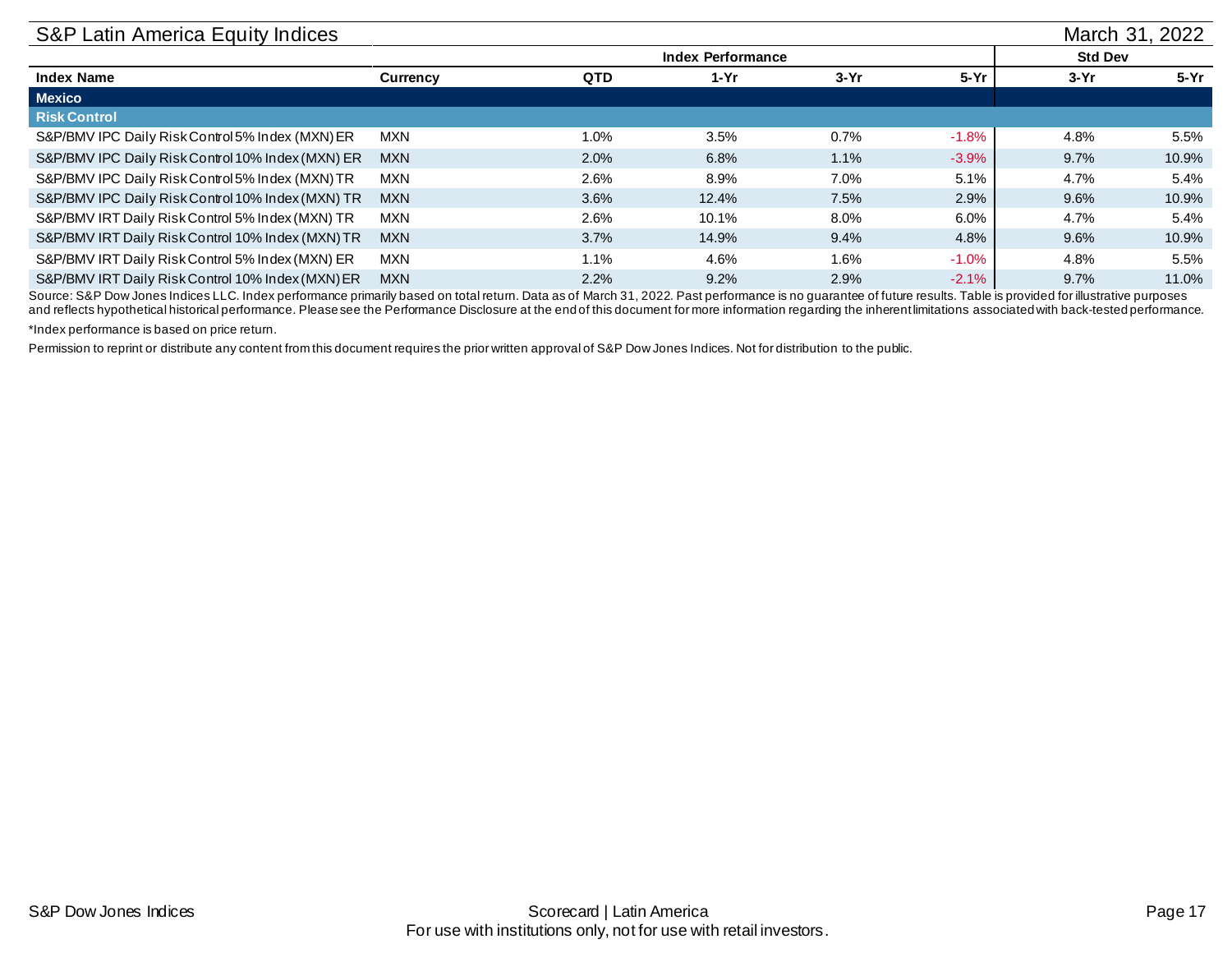| S&P Latin America Equity Indices                             |                          |       |            |                |        |                           | March 31, 2022 |        |                        |                |                     |     |     |      |
|--------------------------------------------------------------|--------------------------|-------|------------|----------------|--------|---------------------------|----------------|--------|------------------------|----------------|---------------------|-----|-----|------|
|                                                              | <b>Index Performance</b> |       |            | <b>Std Dev</b> |        | <b>Index Fundamentals</b> |                |        |                        |                |                     |     |     |      |
| <b>Index Name</b>                                            | <b>Currency</b>          | Count | <b>QTD</b> | $1-Yr$         | $3-Yr$ | $5-Yr$                    | $3-Yr$         | $5-Yr$ | P/E<br><b>Trailing</b> | P/E<br>Forward | <b>Div</b><br>Yield | P/B | P/S | P/CF |
| <b>Mexico</b>                                                |                          |       |            |                |        |                           |                |        |                        |                |                     |     |     |      |
| <b>Factor Indices - Weighted Versions MXN</b>                |                          |       |            |                |        |                           |                |        |                        |                |                     |     |     |      |
| S&P/BMV IPC CompMx<br>Enhanced Value Weighted Index          | <b>MXN</b>               | 48    | 6.9%       | 27.6%          | 12.3%  | 6.4%                      | 20.2%          | 17.9%  | 13.0                   | 12.9           | 2.3                 | 1.5 | 0.9 | 6.4  |
| S&P/BMV IPC CompMx Short-<br>Term Momentum Weighted<br>Index | <b>MXN</b>               | 48    | 7.6%       | 19.1%          | 10.1%  | 4.6%                      | 18.7%          | 16.8%  | 14.9                   | 13.2           | 2.6                 | 1.7 | 1.2 | 7.8  |
| S&P/BMV IPC CompMx Quality<br>Weighted Index                 | <b>MXN</b>               | 48    | 4.8%       | 18.0%          | 10.6%  | 5.1%                      | 18.1%          | 16.4%  | 13.1                   | 13.4           | 2.5                 | 1.6 | 1.0 | 6.2  |
| S&P/BMV IPC Risk Weighted<br>Index                           | <b>MXN</b>               | 35    | 5.7%       | 21.7%          | 8.9%   | 3.4%                      | 18.2%          | 16.8%  | 13.7                   | 14.3           | 2.6                 | 1.8 | 1.2 | 6.3  |
| S&P/BMV IPC CompMx Risk<br>Weighted Index                    | <b>MXN</b>               | 48    | 5.5%       | 21.7%          | 11.3%  | 5.6%                      | 18.6%          | 16.6%  | 13.7                   | 12.4           | 2.5                 | 1.4 | 1.0 | 6.4  |
| Factor Indices - Top 30% Select Versions MXN                 |                          |       |            |                |        |                           |                |        |                        |                |                     |     |     |      |
| S&P/BMV IPC CompMx<br>Enhanced Value Index                   | <b>MXN</b>               | 14    | 11.8%      | 32.5%          | 8.1%   | 7.9%                      | 24.7%          | 21.2%  | 10.7                   | 9.7            | 2.1                 | 1.0 | 0.5 | 6.9  |
| S&P/BMV IPC CompMx Short-<br>Term Momentum Index             | <b>MXN</b>               | 14    | 8.4%       | 11.0%          | 10.1%  | 2.2%                      | 19.2%          | 17.6%  | 17.8                   | 15.0           | 2.7                 | 2.4 | 1.8 | 16.8 |
| S&P/BMV IPC CompMx Quality<br>Index                          | <b>MXN</b>               | 14    | 3.3%       | 11.6%          | 10.3%  | 6.4%                      | 20.0%          | 17.9%  | 10.4                   | 13.1           | 3.3                 | 1.5 | 1.0 | 4.7  |
| <b>Factor Indices - Weighted Versions USD</b>                |                          |       |            |                |        |                           |                |        |                        |                |                     |     |     |      |
| S&P/BMV IPC CompMx<br>Enhanced Value Weighted Index          | <b>USD</b>               | 48    | 10.2%      | 31.2%          | 11.4%  | 5.1%                      | 30.4%          | 27.7%  | 13.0                   | 12.9           | 2.3                 | 1.5 | 0.9 | 6.4  |
| S&P/BMV IPC CompMx Short-<br>Term Momentum Weighted<br>Index | <b>USD</b>               | 48    | 10.9%      | 22.3%          | 9.2%   | 3.3%                      | 28.8%          | 26.5%  | 14.9                   | 13.2           | 2.6                 | 1.7 | 1.2 | 7.8  |
| S&P/BMV IPC CompMx Quality<br>Weighted Index                 | <b>USD</b>               | 48    | 8.0%       | 21.3%          | 9.7%   | 3.8%                      | 28.4%          | 26.1%  | 13.1                   | 13.4           | 2.5                 | 1.6 | 1.0 | 6.2  |
| S&P/BMV IPC Risk Weighted<br>Index                           | <b>USD</b>               | 35    | 8.9%       | 25.1%          | 8.0%   | 2.1%                      | 28.5%          | 26.6%  | 13.7                   | 14.3           | 2.6                 | 1.8 | 1.2 | 6.3  |
| S&P/BMV IPC CompMx Risk<br>Weighted Index                    | <b>USD</b>               | 48    | 8.8%       | 25.1%          | 10.4%  | 4.3%                      | 28.9%          | 26.4%  | 13.7                   | 12.4           | 2.5                 | 1.4 | 1.0 | 6.4  |
| Factor Indices - Top 30% Select                              | <b>Versions USD</b>      |       |            |                |        |                           |                |        |                        |                |                     |     |     |      |
| S&P/BMV IPC CompMx<br>Enhanced Value Index                   | <b>USD</b>               | 14    | 15.2%      | 36.1%          | 7.2%   | 6.6%                      | 34.1%          | 30.4%  | 10.7                   | 9.7            | 2.1                 | 1.0 | 0.5 | 6.9  |
| S&P/BMV IPC CompMx Short-<br>Term Momentum Index             | <b>USD</b>               | 14    | 11.7%      | 14.1%          | 9.2%   | 0.9%                      | 28.2%          | 26.4%  | 17.8                   | 15.0           | 2.7                 | 2.4 | 1.8 | 16.8 |
| S&P/BMV IPC CompMx Quality<br>Index                          | <b>USD</b>               | 14    | 6.5%       | 14.6%          | 9.4%   | 5.1%                      | 29.3%          | 26.7%  | 10.4                   | 13.1           | 3.3                 | 1.5 | 1.0 | 4.7  |

Source: S&P Dow Jones Indices LLC. Index performance primarily based on total return. Data as of March 31, 2022. Past performance is no guarantee of future results. Table is provided for illustrative purposes and reflects hypothetical historical performance. Please see the Performance Disclosure at the end of this document for more information regarding the inherent limitations associated with back-tested performance. \*Index performance is based on price return.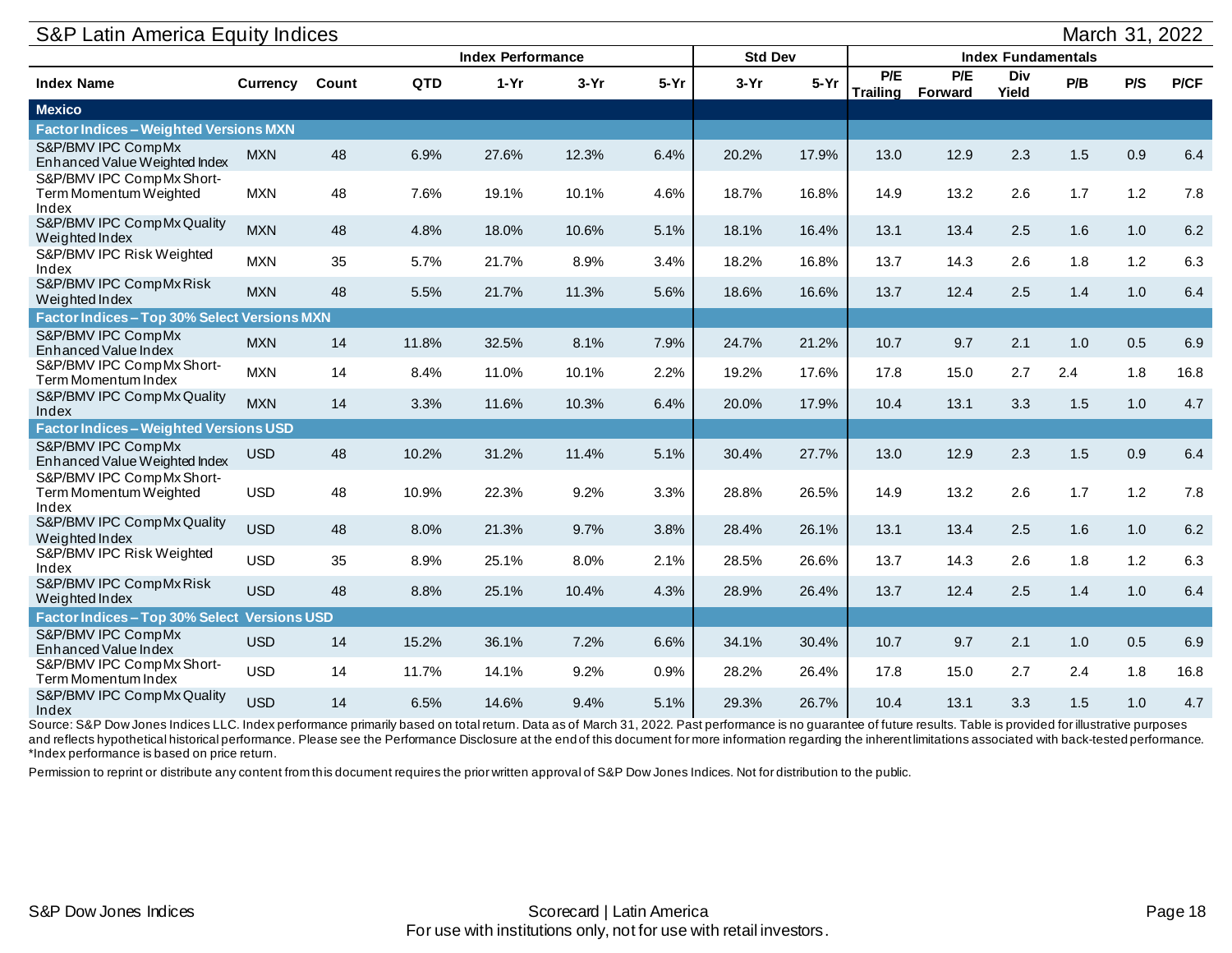<span id="page-18-0"></span>

| S&P Latin America Equity Indices<br>March 31, 2022 |                          |                |                          |                    |                    |                |                |                           |                        |                |              |      |     |       |
|----------------------------------------------------|--------------------------|----------------|--------------------------|--------------------|--------------------|----------------|----------------|---------------------------|------------------------|----------------|--------------|------|-----|-------|
|                                                    |                          |                | <b>Index Performance</b> |                    |                    | <b>Std Dev</b> |                | <b>Index Fundamentals</b> |                        |                |              |      |     |       |
| <b>Index Name</b>                                  | <b>Currency</b>          | Count          | QTD                      | $1-Yr$             | $3-Yr$             | $5-Yr$         | $3-Yr$         | $5-Yr$                    | P/E<br><b>Trailing</b> | P/E<br>Forward | Div<br>Yield | P/B  | P/S | P/CF  |
| Peru                                               |                          |                |                          |                    |                    |                |                |                           |                        |                |              |      |     |       |
| S&P/BVL Peru General<br>Index                      | <b>PEN</b><br><b>USD</b> | 29             | 18.0%<br>28.1%           | 16.6%<br>18.7%     | 5.7%<br>2.1%       | 9.6%<br>6.9%   | 23.5%<br>27.0% | 19.5%<br>22.3%            | 12.5                   | 12.5           | 3.2          | 1.7  | 1.4 | 12.9  |
| S&P/BVL Peru Select Index                          | PEN<br><b>USD</b>        | 14             | 14.9%<br>24.7%           | 13.5%<br>15.5%     | 4.8%<br>1.3%       | 9.7%<br>7.0%   | 23.1%<br>26.5% | 19.6%<br>22.2%            | 12.2                   | 11.4           | 4.0          | 1.8  | 1.2 | 17.0  |
| S&P/BVL Peru Select 20%<br>Capped                  | <b>PEN</b><br><b>USD</b> | 15             | 17.4%<br>27.4%           | 15.7%<br>17.8%     | 6.3%<br>2.7%       | 10.0%<br>7.3%  | 24.0%<br>27.2% | 20.1%<br>22.6%            | 13.3                   | 12.3           | 3.3          | 1.8  | 1.5 | 14.2  |
| S&P/BVL Peru General<br><b>ESG Index</b>           | PEN<br><b>USD</b>        | 15             | 16.0%<br>25.9%           | 9.5%<br>11.5%      | 2.1%<br>$-1.3%$    |                | 26.0%<br>28.8% |                           | 15.8                   | 11.5           | 2.2          | 1.6  | 1.4 | 22.4  |
| S&P/BVL Peru Select 20%<br>Capped ESG Tilted Index | PEN<br><b>USD</b>        | 12             | 15.0%<br>24.8%           | 10.6%<br>12.6%     | 5.0%<br>1.4%       | 9.6%<br>6.9%   | 25.4%<br>28.2% | 21.1%<br>23.4%            | 15.6                   | 11.9           | 3.1          | 1.7  | 1.4 | 19.3  |
| S&P/BVL Enhanced<br>Dividend Index                 | <b>PEN</b><br><b>USD</b> | 10             | 16.1%<br>26.0%           | 24.2%<br>26.4%     | 11.5%<br>7.7%      | 12.7%<br>9.9%  | 24.9%<br>28.4% | 21.1%<br>23.8%            | 11.2                   | 10.4           | 4.3          | 1.9  | 1.2 | 12.9  |
| S&P/BVL Peru SmallCap                              | <b>PEN</b><br><b>USD</b> | 15             | 12.2%<br>21.8%           | 16.4%<br>18.5%     | 6.8%<br>3.2%       | 3.5%<br>1.0%   | 27.3%<br>30.8% | 25.3%<br>27.8%            | 7.9                    | 10.2           | 8.1          | 1.1  | 0.6 | 3.5   |
| S&P/BVL Ingenius Index                             | <b>PEN</b><br><b>USD</b> | 10             | $-16.5%$<br>$-10.3%$     | 18.3%<br>19.8%     | 34.8%<br>29.9%     | 30.2%<br>26.8% | 22.8%<br>22.4% | 21.8%<br>21.7%            | 31.5                   | 30.4           | 0.3          | 12.3 | 9.2 | 27.3  |
| <b>Sector and Sub-Sector Indices</b>               |                          |                |                          |                    |                    |                |                |                           |                        |                |              |      |     |       |
| S&P/BVL Construction<br>Index                      | <b>PEN</b><br><b>USD</b> | 6              | 0.2%<br>8.8%             | 23.3%<br>25.5%     | 2.4%<br>$-1.1%$    | 3.4%<br>0.9%   | 29.1%<br>30.6% | 25.1%<br>26.2%            | 7.8                    | 8.6            | 5.9          | 1.0  | 0.6 | 10.7  |
| S&P/BVL Consumer Index                             | <b>PEN</b><br><b>USD</b> | 4              | 1.6%<br>10.3%            | $-2.7%$<br>$-1.0%$ | 0.5%<br>$-2.8%$    | 10.9%<br>8.2%  | 20.9%<br>22.9% | 18.2%<br>19.9%            | 17.6                   | 14.1           | 8.5          | 2.2  | 0.7 | 6.2   |
| <b>S&amp;P/BVL Electric Utilities</b><br>Index     | PEN<br><b>USD</b>        | 3              | 12.7%<br>22.3%           | $-6.2%$<br>$-4.5%$ | 12.5%<br>8.7%      | 7.0%<br>4.4%   | 21.8%<br>24.4% | 18.5%<br>20.6%            | 12.1                   | 0.0            | 1.9          | 1.2  | 1.8 | 5.9   |
| S&P/BVL Financials Index                           | PEN<br><b>USD</b>        | 6              | 26.7%<br>37.5%           | 22.6%<br>24.8%     | $-3.4%$<br>$-6.7%$ | 7.0%<br>4.4%   | 34.0%<br>37.4% | 27.9%<br>30.5%            | 15.1                   | 9.8            | 0.9          | 2.1  | 4.1 | 198.2 |
| S&P/BVL Industrials Index                          | <b>PEN</b><br><b>USD</b> | $\overline{7}$ | 6.3%<br>15.4%            | 24.5%<br>26.8%     | 5.1%<br>1.6%       | 6.6%<br>4.0%   | 30.2%<br>32.1% | 25.7%<br>27.1%            | 7.1                    | 7.0            | 5.6          | 1.0  | 0.5 | 8.4   |
| S&P/BVL Mining Index                               | <b>PEN</b><br><b>USD</b> | 9              | 20.0%<br>30.3%           | 19.1%<br>21.2%     | 15.4%<br>11.5%     | 12.9%<br>10.1% | 30.0%<br>32.3% | 26.1%<br>28.0%            | 14.7                   | 18.8           | 3.6          | 2.7  | 2.9 | 10.4  |
| S&P/BVL Public Services<br>Index                   | PEN<br><b>USD</b>        | $\mathfrak{S}$ | 12.7%<br>22.3%           | $-6.2%$<br>$-4.5%$ | 12.5%<br>8.7%      | 7.0%<br>4.4%   | 21.8%<br>24.4% | 18.5%<br>20.6%            | 12.1                   |                | 1.9          | 1.2  | 1.8 | 5.9   |

Source: S&P Dow Jones Indices LLC. Index performance primarily based on total return. Data as of March 31, 2022. Past performance is no guarantee of future results. Table is provided for illustrative purposes and reflects hypothetical historical performance. Please see the Performance Disclosure at the end of this document for more information regarding the inherent limitations associated with back-tested performance. Permission to reprint or distribute any content from this document requires the prior written approval of S&P Dow Jones Indices. Not for distribution to the public.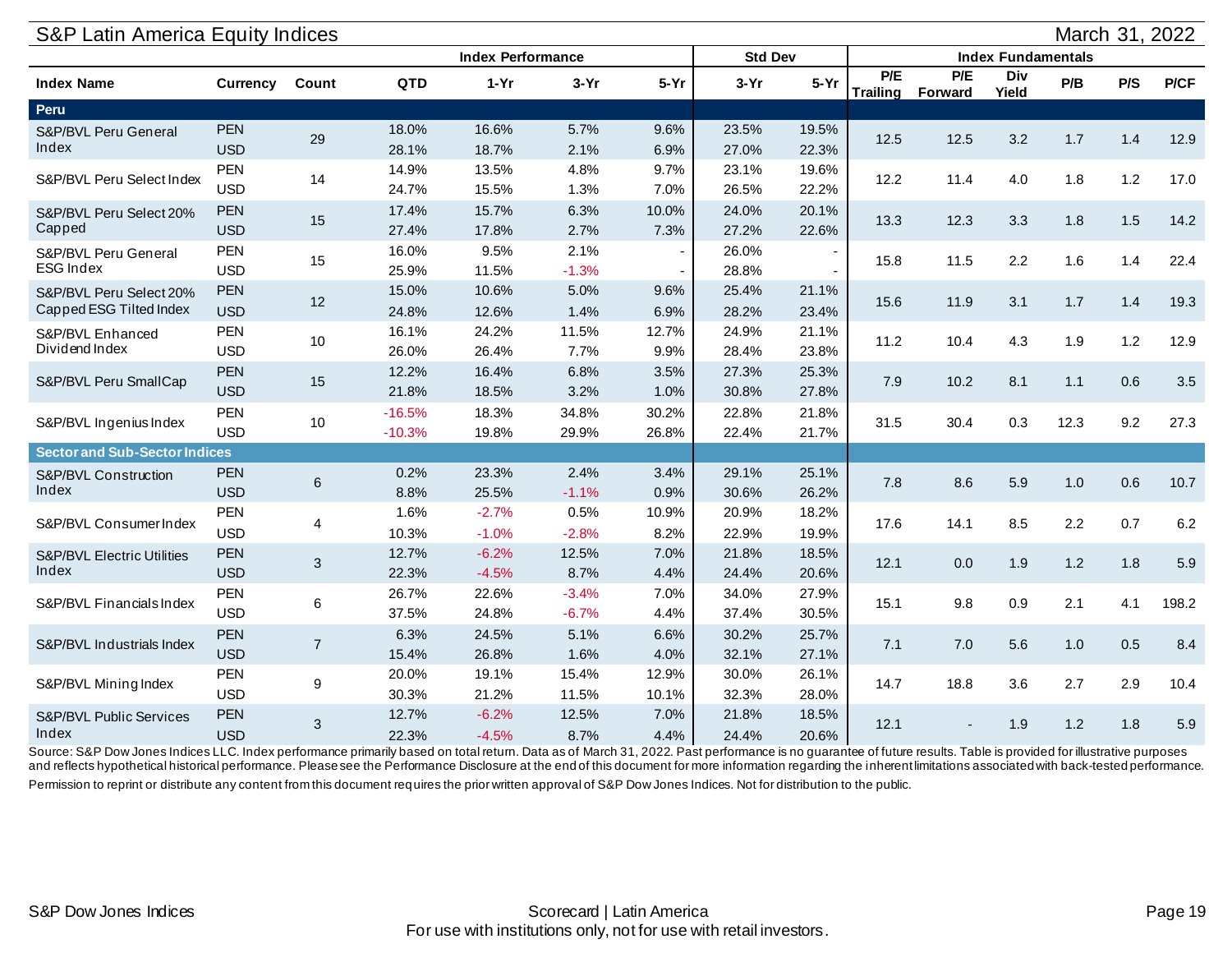### <span id="page-19-0"></span>S&P Latin America Equity Indices **March 31, 2022**

Quarterly Performance – December 31, 2020, to March 31, 2022

| Company                              | Rank | <b>Price Change</b> | Company                         | Rank | <b>Price Change</b> |
|--------------------------------------|------|---------------------|---------------------------------|------|---------------------|
| Sociedad Minera El Brocal S.A.A.     |      | 69.0%               | Trevali Mining Corporation      | 29   | $-12.3%$            |
| Minsur S.A. Inv                      |      | 68.4%               | Union Andina de Cementos S.A.A. | 28   | $-2.3%$             |
| Volcan Compania Minera S.A.A. B      |      | 57.4%               | Alicorp SA                      | 27   | $-0.4%$             |
| Credicorp Limited                    |      | 39.5%               | RIMAC Seguros y Reaseguros      | 26   | 1.0%                |
| Companiade Minas Buenaventura S.A.A. |      | 37.3%               | AENZA SAA                       | 25   | 3.0%                |
| Banco BBVA Peru                      |      | 34.3%               | Nexa Resources Peru S.A.A.      | 24   | 3.6%                |
| Ferreycorp S.A.A.                    |      | 33.9%               | Grupo BVL SAA                   | 23   | 3.7%                |
| Corporacion Aceros Arequipa S.A.     |      | 31.4%               | In Retail Peru Corp.            | 22   | 7.4%                |
| Panoro Minerals Ltd.                 |      | 27.1%               | Cementos Pacasmayo S.A.A.       | 21   | 9.6%                |
| UCP Backus & Johnston S.A.A. Inv     | 10   | 27.1%               | Inversiones Centenario          | 20   | 11.7%               |

### **Top Performers in the S&P/BVL Peru General Index Bottom Performers in the S&P/BVL Peru General Index**

| Company                           | Rank | <b>Price Change</b> |
|-----------------------------------|------|---------------------|
| <b>Trevali Mining Corporation</b> | 29   | $-12.3%$            |
| Union Andina de Cementos S.A.A.   | 28   | $-2.3%$             |
| Alicorp SA                        | 27   | $-0.4%$             |
| RIMAC Seguros y Reaseguros        | 26   | 1.0%                |
| AENZA SAA                         | 25   | 3.0%                |
| Nexa Resources Peru S.A.A.        | 24   | 3.6%                |
| Grupo BVL SAA                     | 23   | 3.7%                |
| In Retail Peru Corp.              | 22   | 7.4%                |
| Cementos Pacasmayo S.A.A.         | 21   | 9.6%                |
| Inversiones Centenario            | 20   | 11.7%               |

#### **Annualized Returns**



Source: S&P Dow Jones Indices LLC. Data as of March 31, 2022. Past performance is no guarantee of future results. Table and charts are provided for illustrative purposes. Top and Bottom Performers tables reflect the largest and lowest quarterly price changes in USD for the stated period.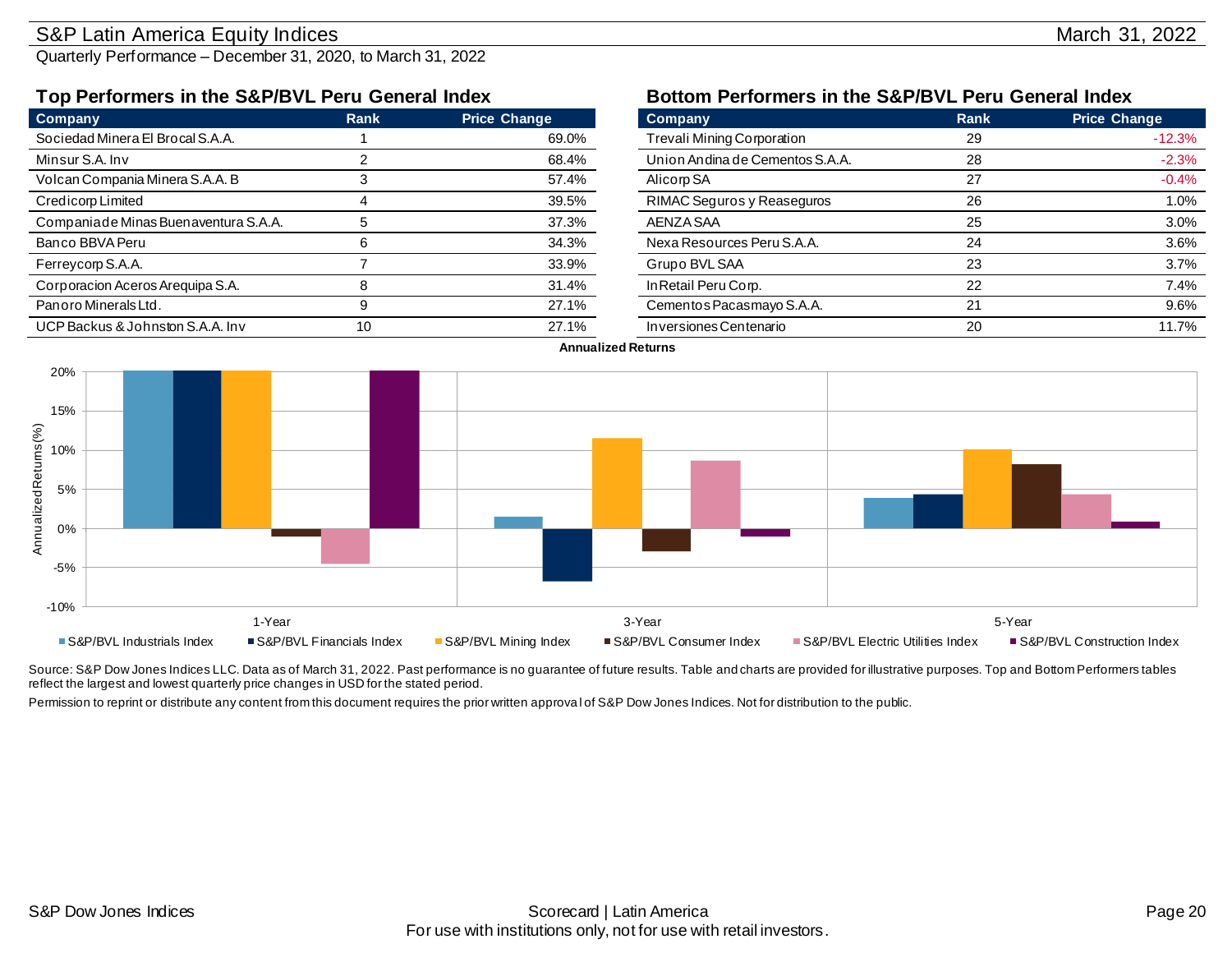### <span id="page-20-0"></span>Performance Disclosure

The S&P/BMV Total Mexico Index and the S&P/BMV Total Mexico ESG Index were launched on June 22, 2020. The S&P/B3 Ingenius Ind ex was launched on May 11, 2020. The S&P/BVL Peru Select 20% Capped Index was launched on March 30, 2020. S&P/BVL Enhanced Dividend Index was launched February 10, 2020. The S&P/BYMA Argentina General Sector Indices were launched on August 5, 2019. The S&P/B3 Low Volatility High Dividend was launched August 7, 2019. The S&P/B3 High Beta Index was launched January 21, 2019. The S&P/CLX MidSmallCap Index was launched February 4, 2019. The S&P/CLX Domestic Focus sector indices were launched May 13, 2019. The S&P/BMV IPC Equal Weight Index was launched on January 28, 2019. The S&P/BMV Single Factor Index Series was launched on March 27, 2019. The S&P/BMV Ingenius Index was launched on November 25, 2019. The S&P/CLX Sector Indices were launched August 3, 2018. The S&P/BMV Market Makers I ndex was launched on February 26, 2018.The S&P/BMV Quality, Value, and Growth Index was launched on August 2, 2017. The Dow Jones Sustainability MILA Pacific Alliance was launched on October 18, 2017. The S&P/BOVESPA Non -State Owned Enterprises was launched June 1, 2017. The S&P/BMV Mexico Target Risk Index Series was launched November 1, 2016. The S&P MILA Pacific Alliance Midcap, Smallcap and Midsmallcap Indices were launched October 3, 2016. All information presented prior to an index's Launch Date is hypothetical (back-tested), not actual performance. The back-test calculations are based on the same methodology that was in effect on the index Launch Date. However, when creating back-tested history for periods of market anomalies or other periods that do not reflect the general current market environment, index methodology rules may be relaxed to capture a large enough universe of securities to simulate the target market the index is designed to measure or strategy the index is designed to capture. For example, market capitalization and liquidity thresholds may be reduced. Complete index methodology details are available [at www.spglobal.com/spdji](http://www.spglobal.com/spdji/en?utm_source=pdf_brochure). Past performance of the Index is not an indication of future results. Back-tested performance reflects application of an index methodology and selection of index constituents with the benefit of hindsight and knowledge of factors that may have positively affected its performance, cannot account for all financial risk that may affect results and may be considered to reflect survivor/look ahead bias. Actual returns may differ significantly from, and be lower than, back-tested returns. Past performance is not an indication or guarantee of future results. Please refer to the methodology for the Index for more details about the index, including the manner in which it is rebalanced, the timing of such rebalancing, criteria for additions and deletions, as well as all index calculations. Back-tested performance is for use with institutions only; not for use with retail investors.

S&P Dow Jones Indices defines various dates to assist our clients in providing transparency. The First Value Date is the first day for which there is a calculated value (either live or back-tested) for a given index. The Base Date is the date at which the index is set to a fixed value for calculation purposes. The Launch Date designates the date when the values of an index are first considered live: index values provided for any date or time period prior to the index's Launch Date are considered back-tested. S&P Dow Jones Indices defines the Launch Date as the date by which the values of an index are known to have been released to the public, for example via the company's public website or its data feed to external parties. For Dow Jones-branded indices introduced prior to May 31, 2013, the Launch Date (which prior to May 31, 2013, was termed "Date of introduction") is set at a date upon which no further changes were permitted to be made to the index methodology, but that may have been prior to the Index's public release date.

Typically, when S&P DJI creates back-tested index data, S&P DJI uses actual historical constituent-level data (e.g., historical price, market capitalization, and corporate action data) in its calculations. As ESG investing is still in early stages of development, certain datapoints used to calculate S&P DJI's ESG indices may not be available for the entire desired period of back-tested history. The same data availability issue could be true for other indices as well. In cases when actual data is not available for all relevant historical periods, S&P DJI may employ a process of using "Backward Data Assumption" (or pulling back) of ESG data for the calculation of back-tested historical performance. "Backward Data Assumption" is a process that applies the earliest actual live data point available for an index constituent company to all prior historical instances in the index performance. For example, Backward Data Assumption inherently assumes that companies currently not involved in a specific business activity (also known as "product involvement") were never involved historically and similarly also assumes that companies currently involved in a specific business activity were involved historically too. The Backward Data Assumption allows the hypothetical back-test to be extended over more historical years than would be feasible using only actual data. For more information on "Backward Da ta Assumption" please refer to th[e FAQ](https://www.spglobal.com/spdji/en/education/article/faq-esg-back-testing-backward-data-assumption-overview/?utm_source=pdf_brochure). The methodology and factsheets of any index that employs backward assumption in the back-tested history will explicitly state so. The methodology will include an Appendix with a table setting forth the specific data points and relevant time period for which backward projected data was used.

Index returns shown do not represent the results of actual trading of investable assets/securities. S&P Dow Jones Indices maintains the index and calculates the index levels and performance shown or discussed but does not manage actual assets. Index returns do not reflect payment of any sales charges or fees an investor may pay to p urchase the securities underlying the Index or investment funds that are intended to track the performance of the Index. The imposition of these fees and charges would cause actual and back-tested performance of the securities/fund to be lower than the Index performance shown. As a simple example, if an index returned 10% on a US \$100,000 investment for a 12-month period (or US \$10,000) and an actual asset-based fee of 1.5% was imposed at the end of the period on the investment plus accrued interest (or US \$1,650), the net return would be 8.35% (or US \$8,350) for the year. Over a three-year period, an annual 1.5% fee taken at year end with an assumed 10% return per year would result in a cumulative gross return of 33.10%, a total fee of US \$5,375, and a cumulative net return of 27.2% (or US \$27,200).